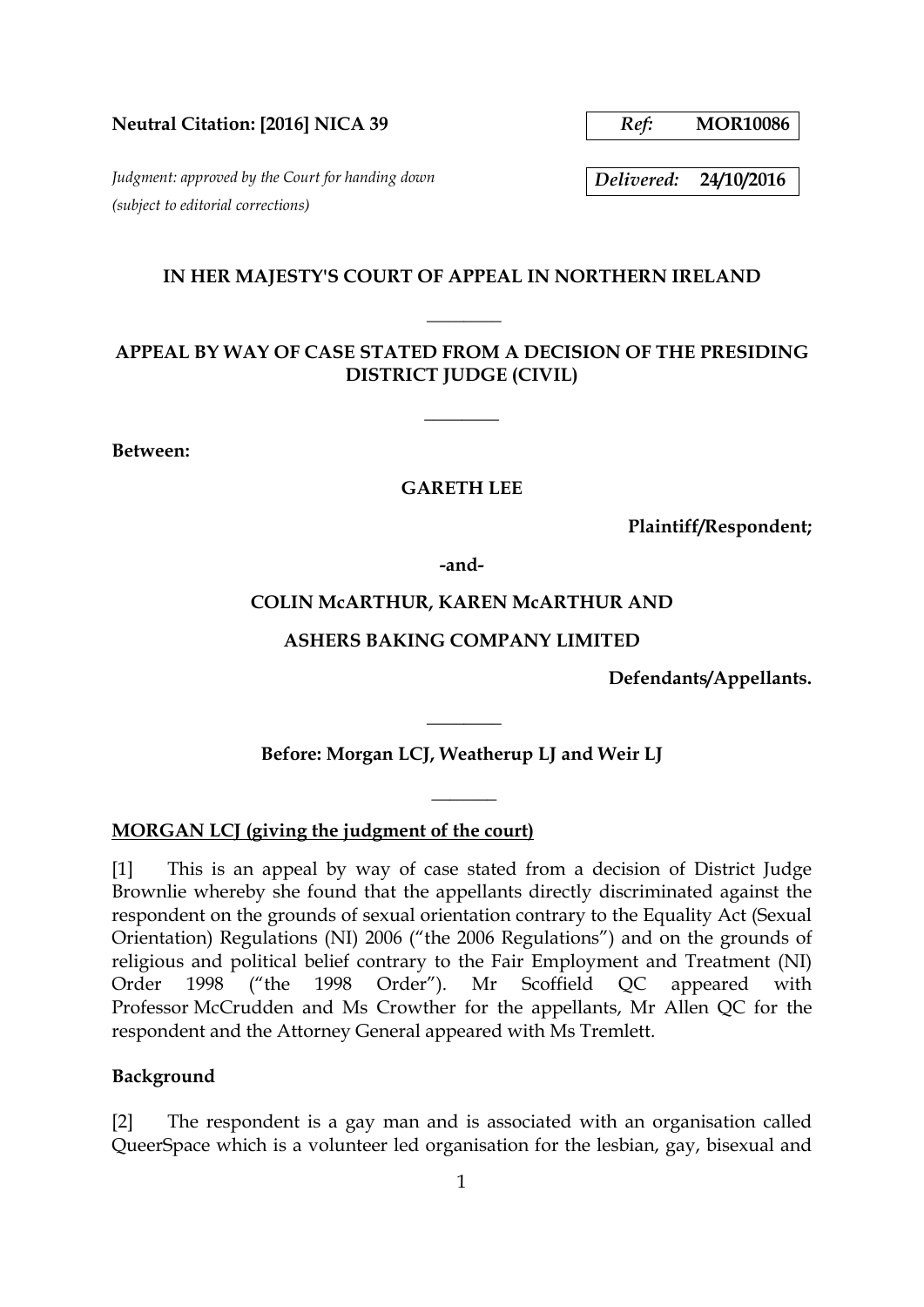transgender ("LGBT") community in Northern Ireland. There has been discussion in the Northern Ireland media as to whether the Assembly should introduce legislation, similar to that in England, Wales and Scotland, which would enable same-sex couples to marry. Motions calling for the introduction of same-sex marriage in Northern Ireland have been debated in the Assembly on four separate occasions and on each occasion the motion has been defeated. The last vote occurred on 2 November 2015 and although the motion achieved a majority of one it was defeated under the Petition of Concern mechanism in the Assembly.

[3] The third appellant, Ashers Bakery, is a limited company. It does not have any religious objectives in its Memorandum and Articles of Association although it is common case that its name derives from a passage in the Bible, Genesis 49:20: "*Bread from Asher shall be rich, and he shall yield royal dainties*". The first and second appellants are directors of the company. They are Christians who oppose the introduction of same-sex marriage as they believe that it is contrary to God's law.

[4] Ashers Bakery provides a customised cake making service. If the customer provides the bakery with a picture, that image can be scanned and put onto the cake. There are two members of staff trained to use the computer system and to place the icing on the cake. At the beginning of week commencing 4 May 2014 the respondent came to the third appellant's Royal Avenue premises in Belfast and made a general enquiry about ordering a cake. He was shown a leaflet by the second appellant showing various celebration cakes for birthdays, football teams, businesses and Halloween. The respondent said that he was from a small voluntary group and wanted a cake with a logo on it. The second appellant told him that if he brought the logo in it could be scanned and put on the cake. There was no other discussion about the content of the logo or the nature of the respondent's group.

[5] The respondent wanted the cake for a private event on Friday 17 May 2014 to mark the end of 'Northern Ireland Anti-homophobic Week' and to mark the political momentum towards same-sex marriage legislation. On 8 or 9 May 2014 he returned to the premises and placed an order with the second appellant for a customised cake for the event. The details of the type of cake and colour of icing were taken and the respondent then gave the third appellant an A4 sheet with a colour picture of 'Bert and Ernie' (the logo for QueerSpace) with the headline caption, "Support Gay Marriage".

[6] On Monday 12 May 2014 the second appellant, after discussion with the first appellant and her family, telephoned the respondent indicating that the order could not be fulfilled as the bakery was a "Christian business" and that she should not have accepted the order. The appellants accept that the order was cancelled because of their religious beliefs as they are opposed to a change in the law regarding gay marriage which they regard as sinful. The respondent was given a refund and he was able to secure a similar cake from another outlet in time for the event.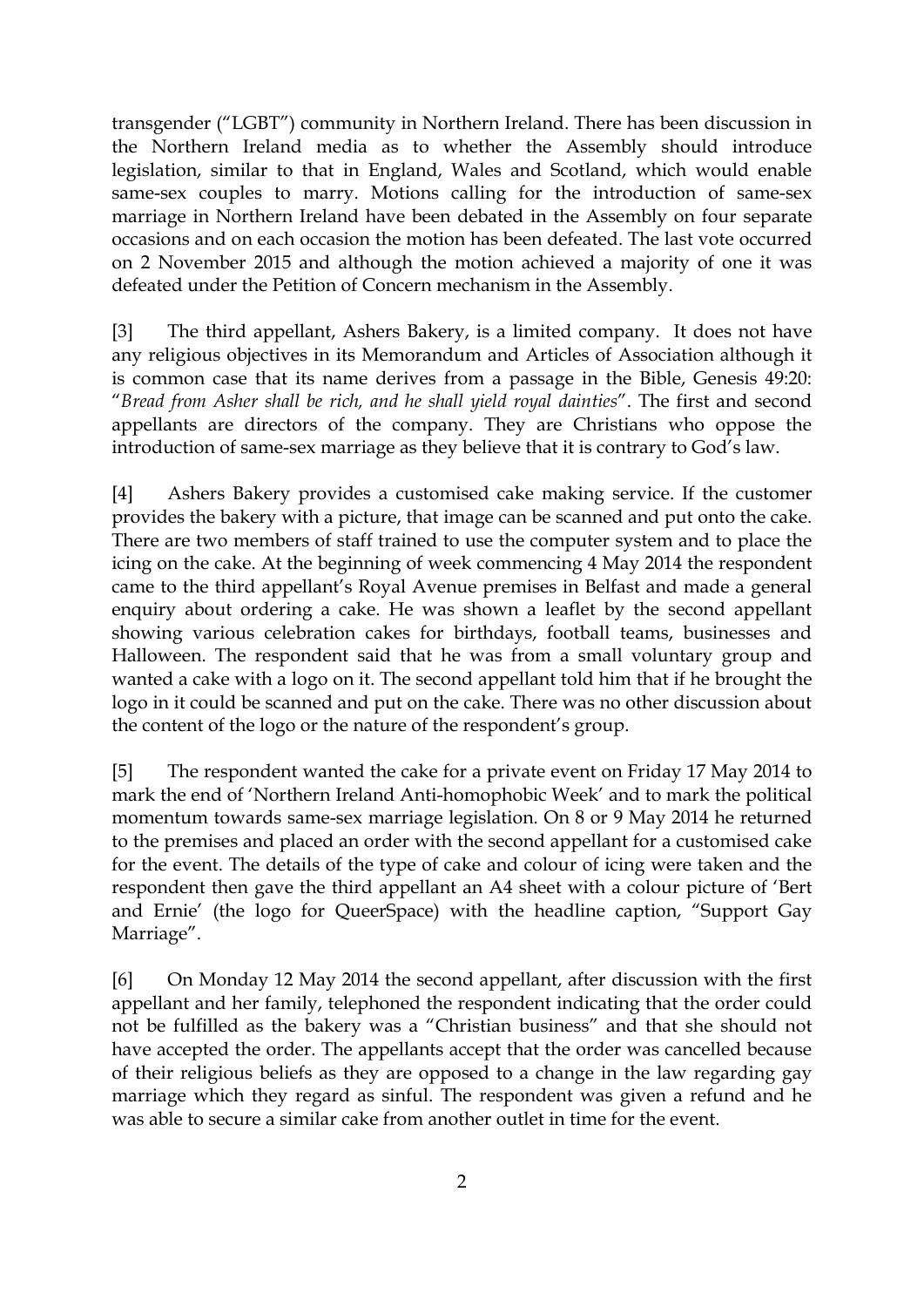# **The proceedings**

[7] After an exchange of correspondence between the Equality Commission for Northern Ireland and the appellants in which the appellants rejected a request to provide an acknowledgment that there had been a breach of equality laws and to make a modest payment of damages to the respondent a Civil Bill was issued on 6 November 2014 claiming damages for breach of statutory duty in and about the provision of goods, facilities and services.

[8] The following are the relevant provisions of the 2006 Regulations:

" $3-(1)$  For the purposes of these Regulations, a person ("A") discriminates against another person ("B") if-

(a) on grounds of sexual orientation, A treats B less favourably than he treats or would treat other persons…

(2) A comparison of B's case with that of another person under paragraph (1) must be such that the relevant circumstances in the one case are the same, or not materially different, in the other….

 $5. - (1)$  It is unlawful for any person concerned with the provision (for payment or not) of goods, facilities or services to the public or a section of the public to discriminate against a person who seeks to obtain or use those goods, facilities or services-

- (a) by refusing or deliberately omitting to provide him with any of them; or
- (b) by refusing or deliberately omitting to provide him with goods, facilities or services of the same quality, in the same manner and on the same terms as are normal in his case in relation to other members of the public or (where the person seeking belongs to a section of the public) to other members of that section….

 $23 - (1)$  Anything done by a person in the course of his employment shall be treated for the purposes of these Regulations as done by his employer as well as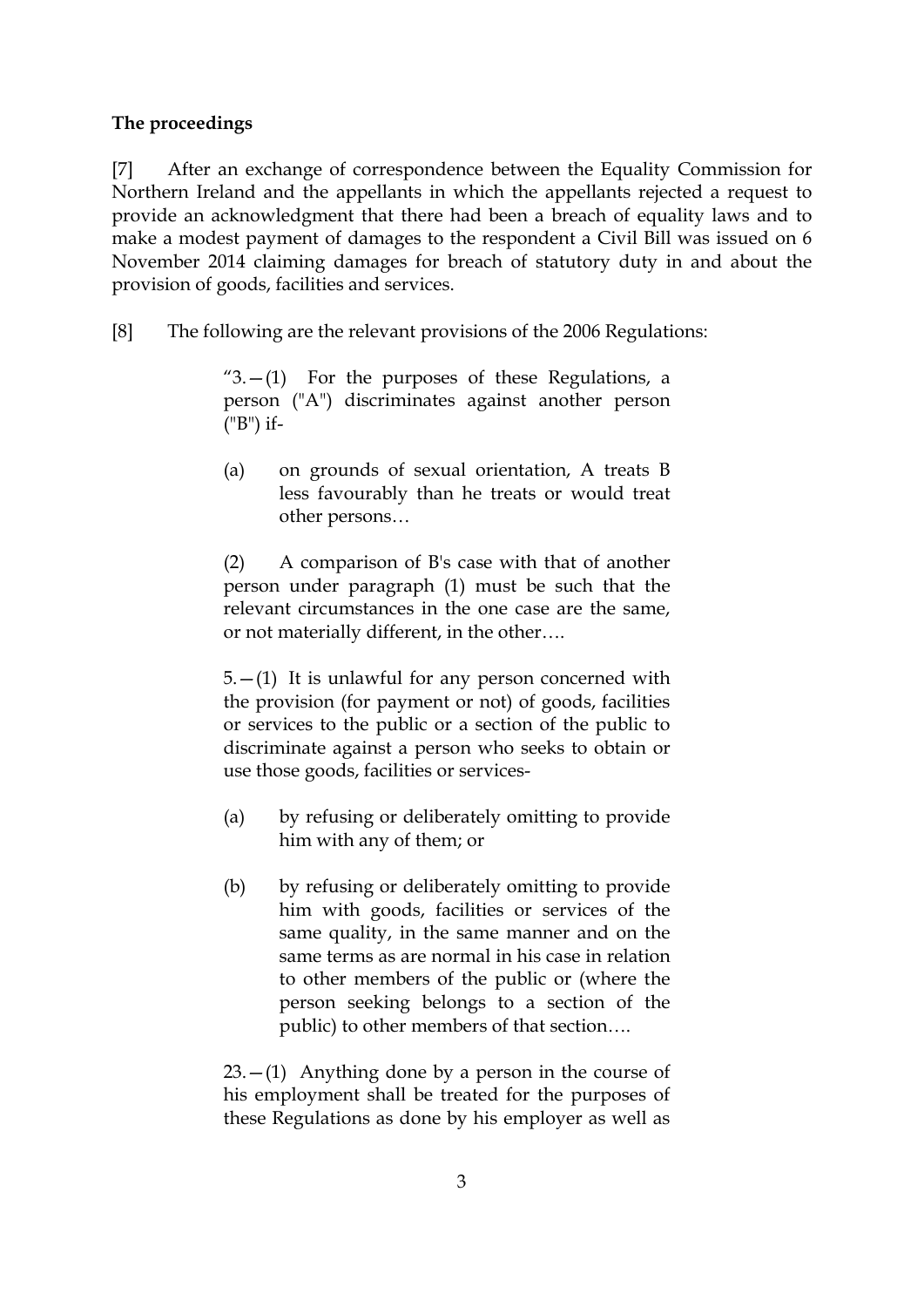by him, whether or not it was done with the employer's knowledge or approval.

(2) Anything done by a person as agent for another person with the authority of that other person shall be treated for the purposes of these Regulations as done by that other person as well as by him."

[9] The corresponding provisions of the 1998 Order are as follows:

"3. - (1) In this Order 'discrimination' means-

(a) discrimination on the ground of religious belief or political opinion.

and 'discriminate' shall be construed accordingly.

(2) A person discriminates against another person on the ground of religious belief or political opinion in any circumstances relevant for the purposes of a provision of this Order… if-

(a) on either of those grounds he treats that other less favourably than he treats or would treat other persons…

28. - (1) It is unlawful for any person concerned with the provision (for payment or not) of goods, facilities or services to the public or a section of the public to discriminate against a person who seeks to obtain or use those goods, facilities or services-

- (a) by refusing or deliberately omitting to provide him with any of them; or
- (b) by refusing or deliberately omitting to provide him with goods, facilities or services of the same quality, in the same manner and on the same terms as are normal in his case in relation to other members of the public or (where the person so seeking belongs to a section of the public) to other members of that section.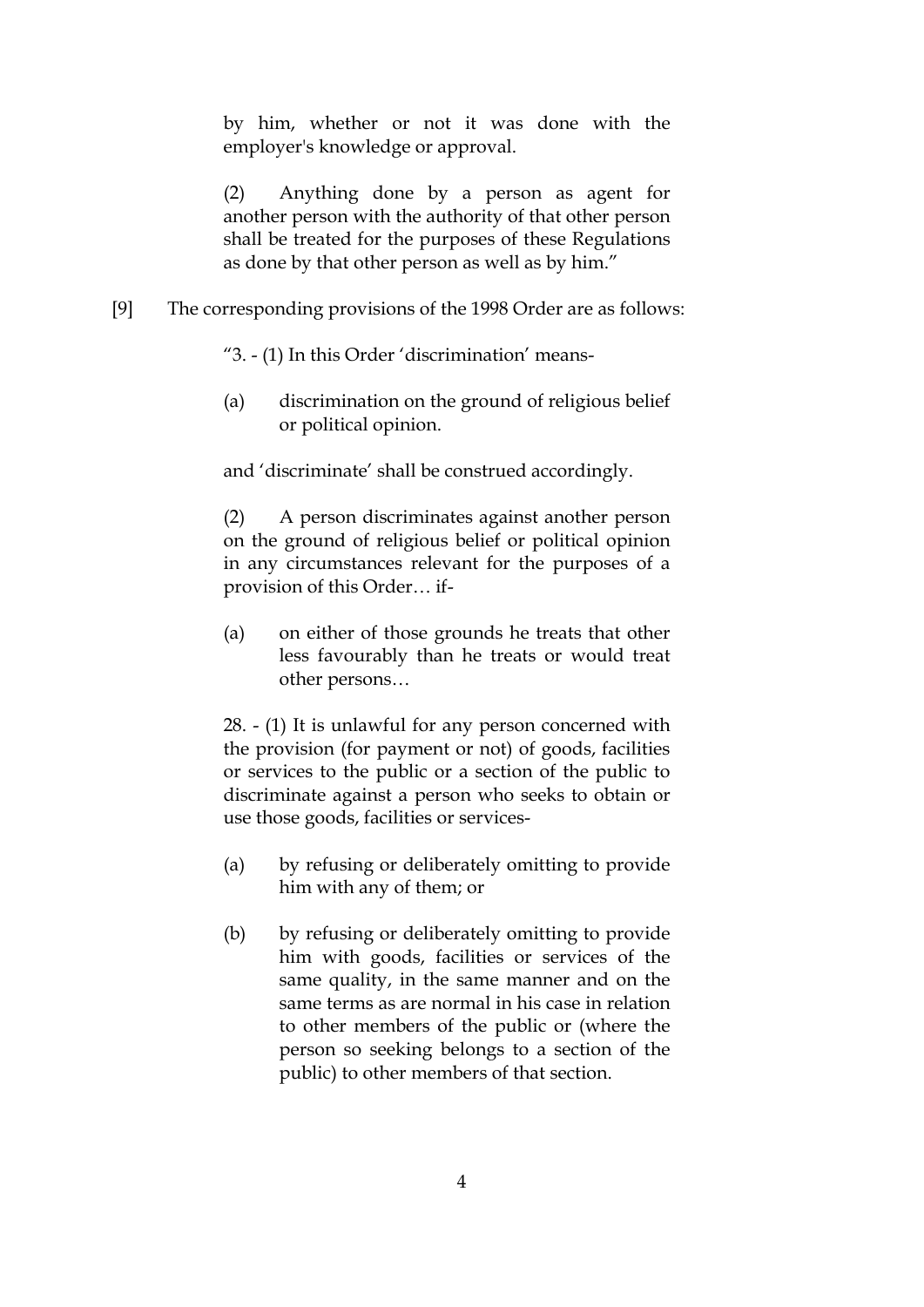36. - (1) Anything done by a person in the course of his employment shall be treated for the purposes of this Order as done by his employer…."

[10] The case came on for hearing before the Presiding District Judge, Judge Brownlie. She accepted that the first and second appellants had a Christian belief which was genuinely and sincerely held. The appellants were not, however, a religious organisation and could not avail of the specific exemption for such organisations in Regulation 16 of the 2006 Regulations. They conducted a business for profit. For the reasons set out by her the judge concluded that the appellants had the knowledge or perception that the respondent was gay and/or associated with others who were gay. She considered that what the respondent wanted the appellants to do would not require them to promote or support gay marriage which was contrary to their deeply held religious beliefs

[11] She did not take issue with the submission that the appellants would have supplied a cake without the message "support gay marriage" and would also have refused an order from a heterosexual customer whose order included the same message as that sought by the respondent. Having examined the authorities she said at paragraph [42]:

> "…it is my view that, if a comparator is required, the correct comparator is a heterosexual person placing an order for a cake with the graphics either "Support Marriage" or "Support Heterosexual Marriage."

What is required is proof of a factual matrix of less favourable treatment on the ground of sexual orientation and not the motive. I regard the criterion to be "support for same sex marriage" which is indissociable from sexual orientation. There is also an exact correspondence between the advantage conferred and the disadvantage imposed in supporting one and not the other."

[12] The judge determined that the appellants cancelled the order as they opposed same sex marriage for the reason that they regarded it as sinful and contrary to their genuinely held religious beliefs. Same sex marriage is inextricably linked to sexual relations between same sex couples which is a union of persons having a particular sexual orientation. The respondent did not share the particular religious and political opinion which confined marriage to heterosexual orientation. This amounted to direct discrimination contrary to Regulation 5(1) of the 2006 Regulations. She addressed indirect discrimination in the following terms:

> "If I had not reached a finding of direct discrimination but found there was indirect discrimination, I would have concluded that there was no justification."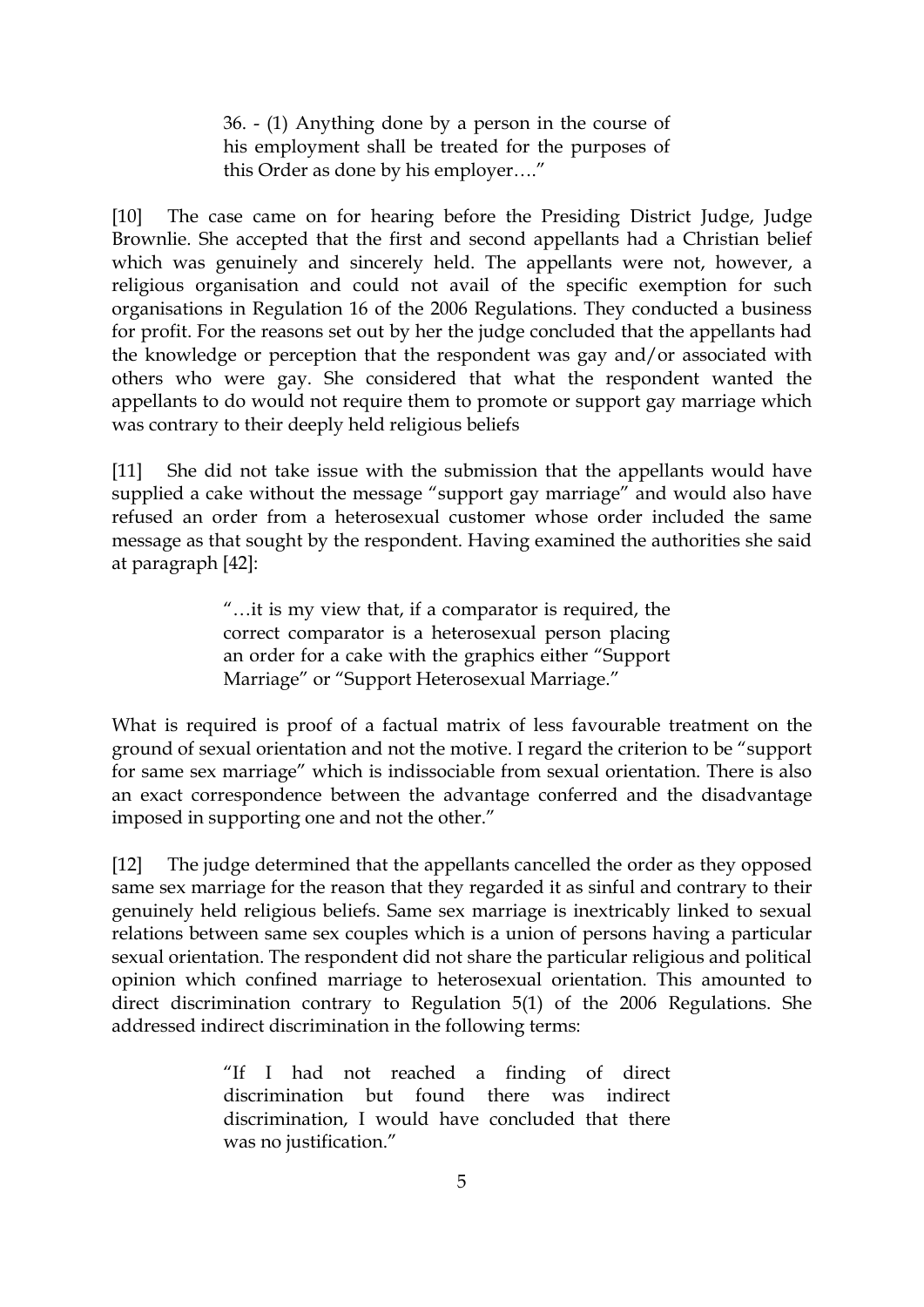[13] In relation to the claim for discrimination on the ground of political opinion, the judge noted the 1998 Order did not provide a definition of political opinion. The judge adopted the analysis contained in the authorities (see McKay v Northern Ireland Public Service Alliance [1994] NI 103) that political opinion means opinion relating to the policy of government and matters touching upon government. In light of the ongoing political debate as to whether the Assembly should legislate on samesex marriage, the judge found that the respondent's support for same-sex marriage was a political opinion.

[14] She considered the appropriate comparator to be the same as that used in the sexual orientation claim. The judge said that the relevant criterion was again "support for same-sex marriage" which, in the context of the political debate ongoing in Northern Ireland at the time, was indissociable from the political opinion of those who supported it. Moreover, there was an exact correspondence between the disadvantage imposed for supporting gay marriage and not doing so. The judge concluded that the second and third named appellants disagreed with the religious belief and political opinion held by the respondent with regard to the change in law to permit gay marriage and, accordingly, they treated him less favourably by refusing to provide him with the service sought. In those circumstances the appellants had directly discriminated against him.

[15] Even if she had been persuaded that the appellants had not been aware of the respondent's religious belief and/or political opinion, the judge said that the appellants nevertheless discriminated against him by treating him less favourably on the grounds of their own religious beliefs and political opinion (see Ryder v Northern Ireland Policing Board [2007] NICA 43). The judge further said that if she had not reached a finding of direct discrimination but of indirect discrimination, she would have found it to be unjustified.

[16] She then considered the application of the Human Rights Act 1998. The first and second named appellants had a Christian belief which was genuinely and sincerely held. Article 9 was engaged. The manifestation of that belief was circumscribed by Article 9(2). In the present case those limitations were prescribed by law in the form of the 2006 Regulations and the 1998 Order with the legitimate aim of prohibiting discrimination against a minority group because of the beliefs of a majority group on the basis of a protected characteristic.

[17] Having considered the authorities in relation to the application of the proportionality test and the balancing exercise necessary with regard to Article 9 ECHR, the judge considered whether she was required by section 3 of the Human Rights Act 1998 to read down the relevant legislative provisions so as to include, in addition to the exemption already contained in Regulation 16, reasonable accommodation for the manifestation of the appellants' beliefs.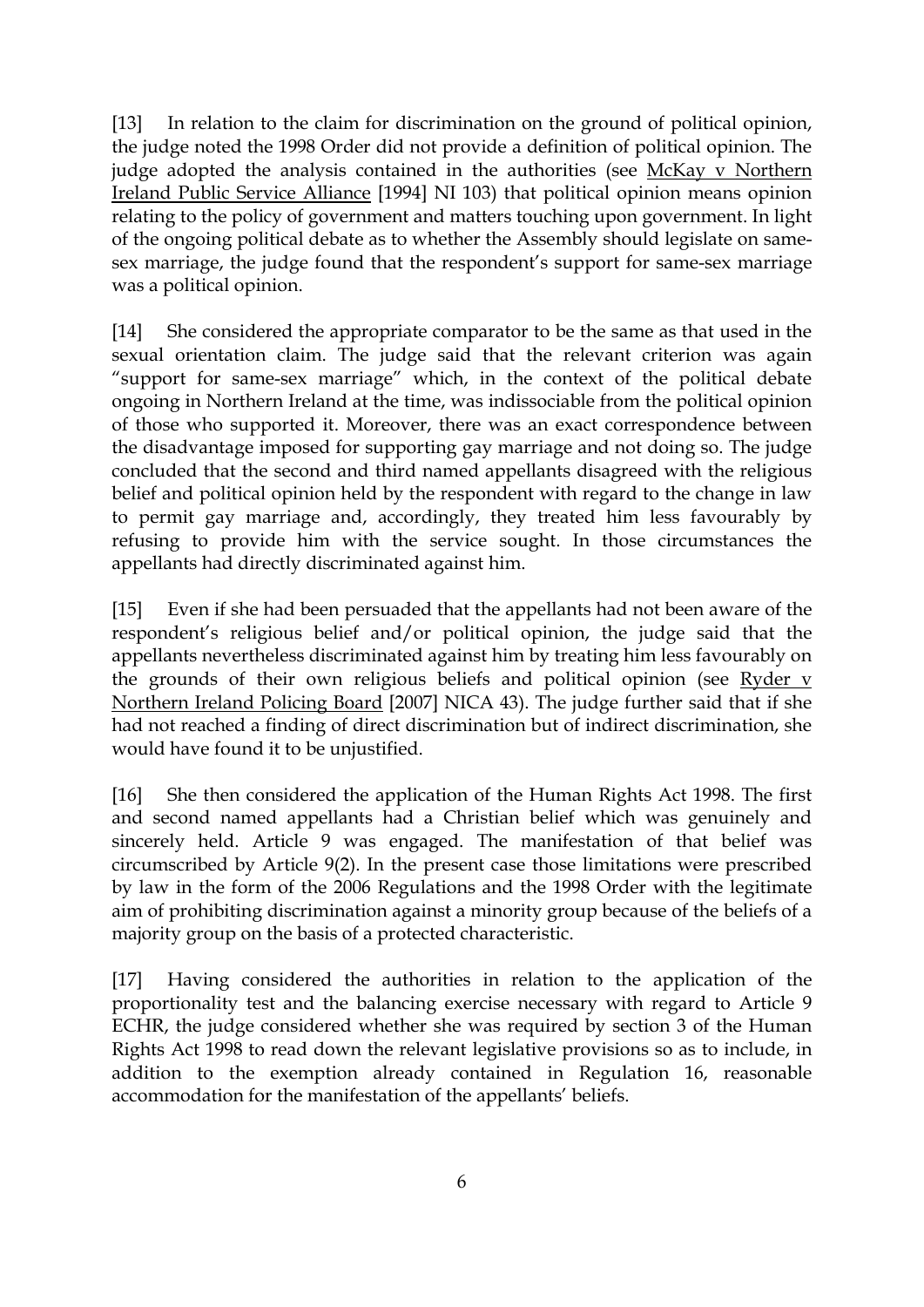[18] In rejecting that approach, the judge adopted the approach of Lady Hale in Bull v Hall [2013] UKSC 73. She determined that the relevant anti-discrimination provisions were necessary in a democratic society and were a proportionate means of achieving the legitimate aim of protecting the rights and freedoms of the respondent. To do otherwise would be to allow a religious belief to dictate what the law is. The first and second appellants were entitled to continue to hold their genuine and deeply held religious beliefs and to manifest them, but this must be done in accordance with the law and that included not manifesting them in the commercial sphere if the manner of so doing was contrary to the rights of others.

[19] In relation to the appellants' argument that Article 10 ECHR prevented them from being compelled to express the respondent's view or appear to give support to it, the judge cited Gilberg v Sweden [2012] ECHR 41723/06 in which the Grand Chamber held that the negative right to freedom of expression must be addressed in the circumstances of the given case. Having made the finding of fact that the appellants were not required to support, promote or endorse the respondent's viewpoint, the judge went on to find that, in any event, the anti-discrimination provisions in the relevant legislation were a proportionate interference permitted under Article 10(2).

# **The questions**

- [20] The case stated initially included the following questions:
	- (a) Was I correct as a matter of law to hold that the appellants had discriminated against the plaintiff directly on grounds of sexual orientation contrary to the Equality Act (Sexual Orientation) Regulations (NI) 2006?
	- (b) Was I correct as a matter of law to hold that the appellants had discriminated against the plaintiff directly on grounds of religious belief or political opinion contrary to the Fair Employment and Treatment (NI) Order 1998?
	- (c) Was I correct as a matter of law to hold that, had I not considered the case to give rise to direct discrimination on any of the above protected characteristics, alternatively I would have held that the same amounted to indirect discrimination contrary to either the 2006 Regulations and/or the 1998 Order which was not justified by the defendants?
	- (d) Was I correct as a matter of law to hold that it was not necessary to read down or disapply the provisions of the 2006 Regulations or the 1998 Order to take account of the appellants' protected right to hold and manifest their genuinely held religious belief that marriage is,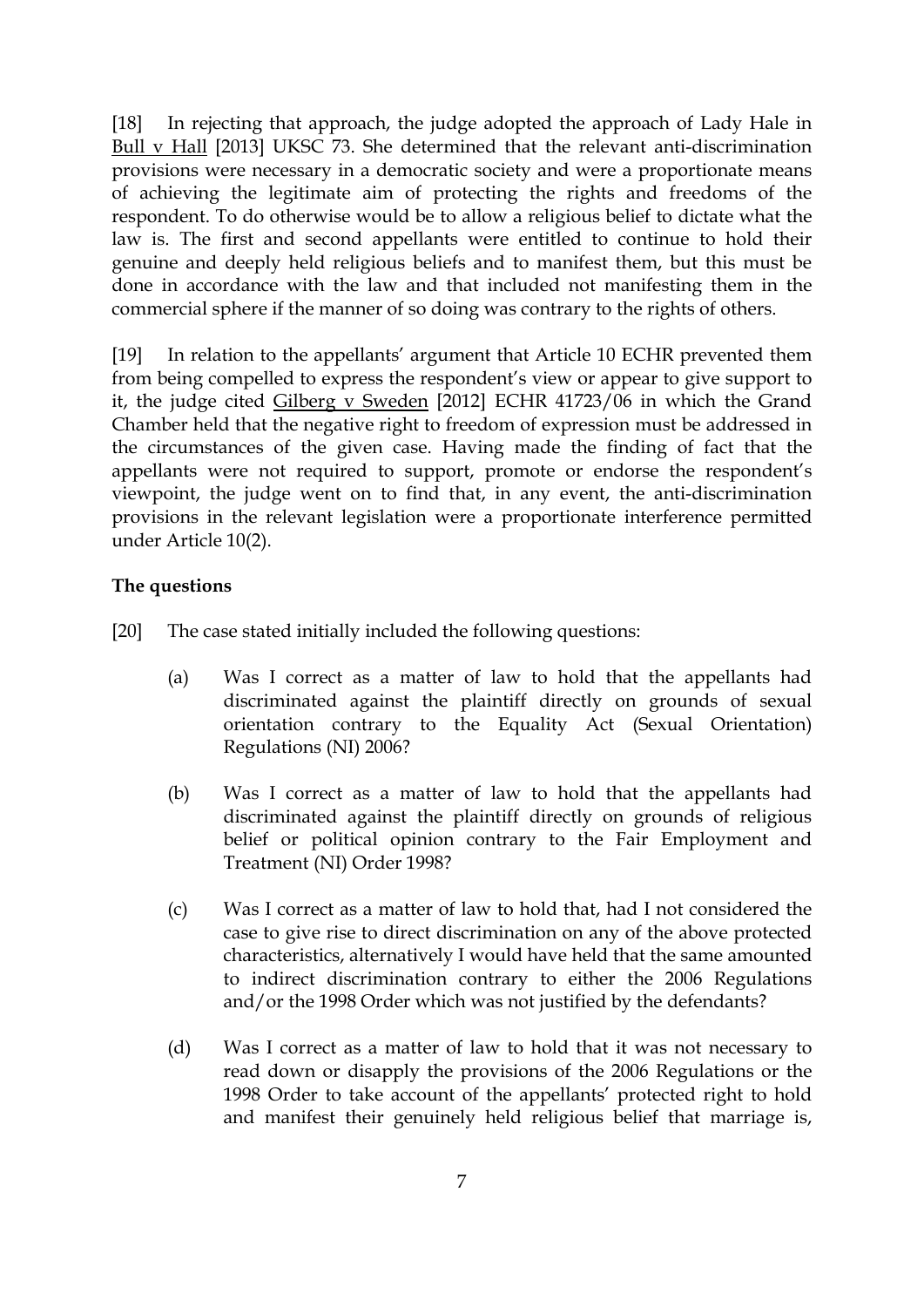according to God's law, between one man and one woman, pursuant to Article 9 ECHR?

- (e) Was I correct as a matter of law to hold that if Article 10 ECHR was engaged, the prohibitions in the 2006 Regulations and the 1998 Order were within the permissible limitations and should not be read down?
- (f) Was I correct as a matter of law to hold that the first named appellant was not entitled to protection as a result of the rights under Article 9 and/or 10 ECHR?

A further question in the following terms was added:

(g) Was I correct as a matter of law (that is to say, did I act without any evidence, upon a view of the facts which could not reasonably be entertained, irrationally and/or perversely) in finding that the defendants "*did have the knowledge or perception that the plaintiff was gay and/or associated with others who are gay*" (at paragraph [39] of my judgment) in light of the reasoning contained in my judgment.

[21] We can deal briefly with two of these questions. It is common case that there was no material which would have enabled the judge to come to a conclusion on indirect discrimination and in any event she made no finding of indirect discrimination in her judgment despite the terms of the case stated. This was always presented as a direct discrimination case and we do not, therefore, intend to answer question (c).

[22] Secondly, although it is clear that the judge spent some time explaining her conclusion that the appellants had knowledge or perception either consciously or unconsciously that the respondent was gay or associated with others who were gay she did not rely on that finding in her conclusion. At paragraph [43] of the judgment the judge found that the appellants cancelled the order as they opposed same sex marriage. She made no finding that the order was cancelled because the respondent was perceived as being gay. We do not accept Mr Allen's submission that we should in some way read her judgment as if she had so found. If she had come to that view it was the most straightforward case of direct discrimination and that would undoubtedly have been plainly expressed by her. We conclude, therefore, that the finding was not material to her determination and that we do not need to answer the question at (g).

# **The appellants' submissions**

[23] The appellants submitted that this was not a case about the supply of the cake but rather a case about the slogan, "Support Gay Marriage" on the cake. The judge accepted that the first and second appellants had genuine deeply held religious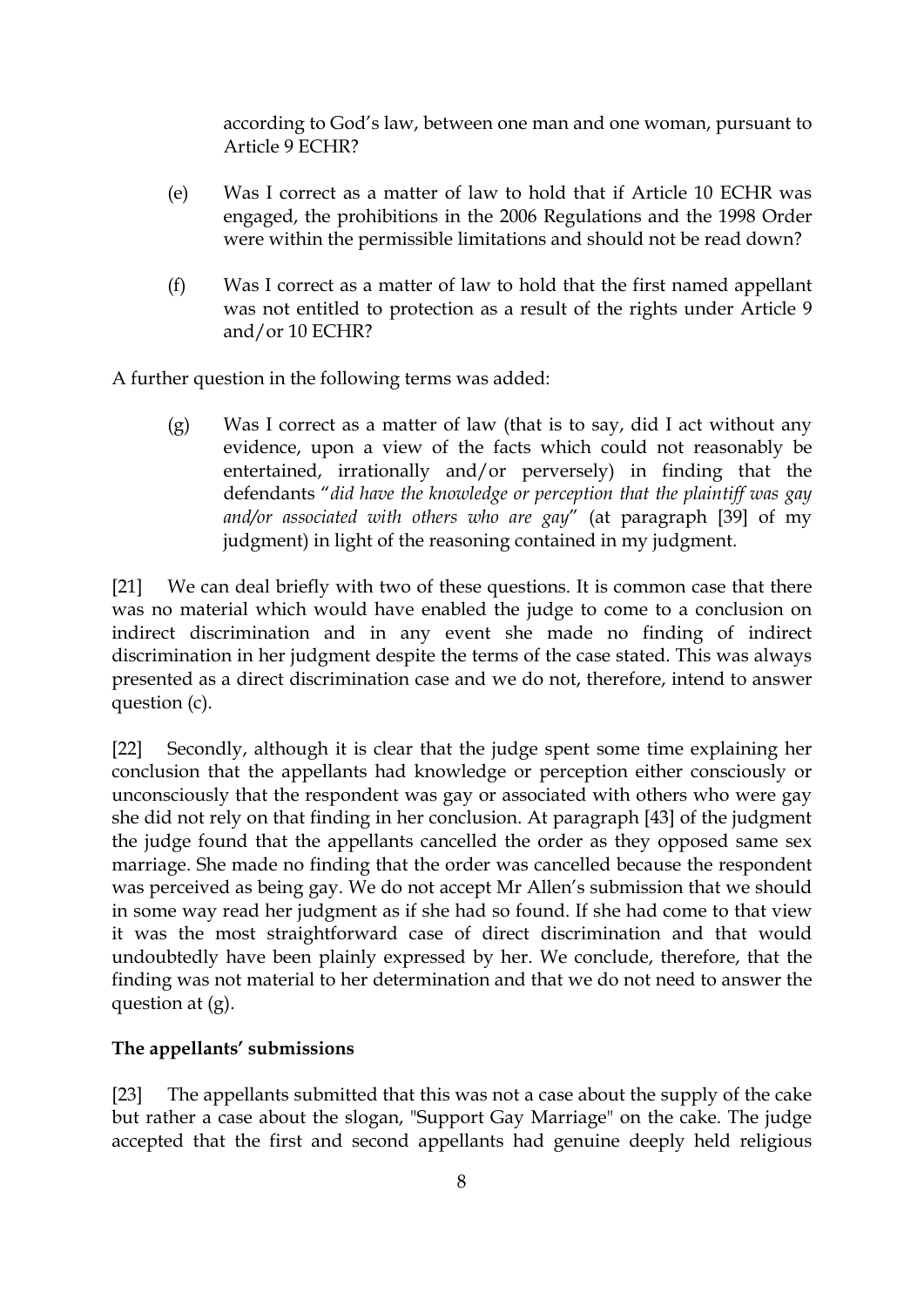beliefs and the question was whether they were entitled to hold and manifest those beliefs in the commercial sphere. They would have supplied a different cake to the respondent and would have refused to supply the same cake to a heterosexual person.

[24] The judge identified a heterosexual person ordering a different cake as the comparator. She changed both the sexual orientation of the person and the message. That was an inappropriate comparator. The true comparator was a heterosexual person seeking the same cake. That comparator would have been treated no differently. There was, therefore, no less favourable treatment. The criterion identified by the learned trial judge at paragraph 42 of her judgment was "support for same-sex marriage". The judge held that this criterion was indissociable from sexual orientation. She stated that there was an exact correspondence between the advantage conferred and the disadvantage imposed. That was clearly wrong. Many heterosexual people support gay marriage and some gay people oppose gay marriage.

[25] Mr Scoffield accepted that there was an established line of cases supporting the principle of associated discrimination. Many of those cases were reviewed in English v Thomas Sanderson Blinds Ltd [2008] EWCA Civ 1421 where by a majority that court concluded that the appellant succeeded in a claim for harassment on the grounds of sexual orientation when he had been repeatedly tormented as being gay when his workmates knew that he was not. It was submitted, however, that in each case there was clear evidence of discrimination on a prohibited ground in the actual service or conditions of employment that the discriminator provided. In this case an objection to gay marriage was perfectly lawful and not analogous to discrimination.

[26] At paragraph 43 of her judgment the judge correctly stated that the appellants cancelled the order as they opposed same-sex marriage because they regarded it as sinful and contrary to their genuinely held religious beliefs. The appellants accepted that support for same-sex marriage is related to sexual orientation but the fact that the message included sexual orientation "in the mix" is not enough to establish direct discrimination on the grounds of sexual orientation. Direct discrimination required a difference of treatment of persons as distinct from a difference of treatment in relation to an inanimate object such as a cake. The motivation for the difference in treatment was not relevant. The appellants drew support for their position from paragraph 4.7 of "Getting Equal", the paper published by OFMDFM proposing the 2006 Regulations, which stated that in direct discrimination cases courts will usually consider how an individual with a different sexual orientation would have been treated in the same circumstances.

[27] In determining the issue of political and religious belief discrimination the judge relied on the observations of Girvan LJ in Gill v Northern Ireland Council for Ethnic Minorities [2001] NIJB 289 and Kerr LCJ in Ryder v Northern Ireland Policing Board [2007] NICA 15 for the proposition that she could take into account the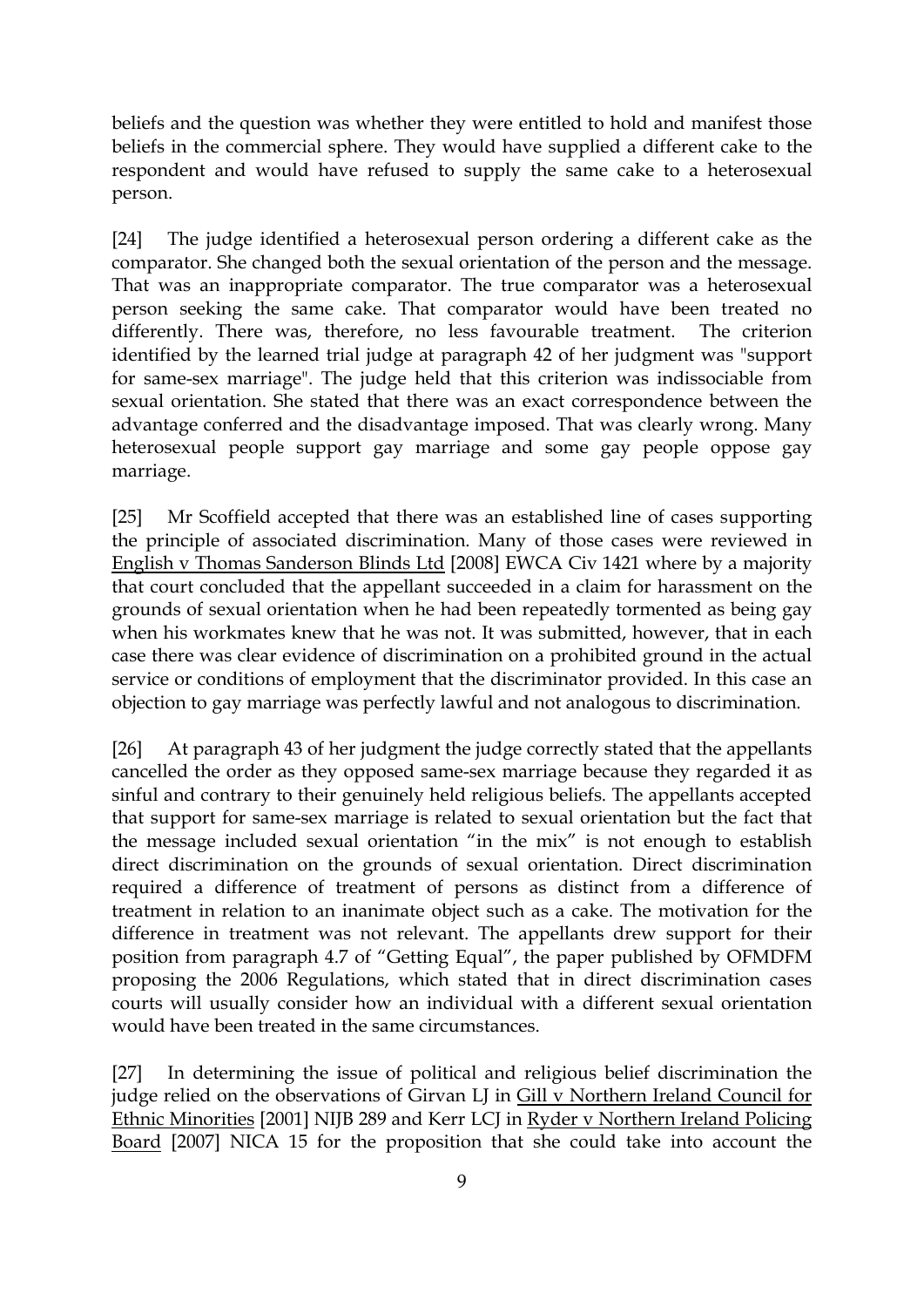political or religious opinion of the appellants. Mr Scoffield submitted that such an approach was wrong in principle as the focus of Article 3(2) of the 1998 Order was on the characteristics of the person the subject of the alleged discrimination and the comparator provisions in the remainder of that Article supported that approach. In this case the appropriate comparator was a person with a different political message. There was no finding in respect of such a comparator. He also relied upon section 45 of the Equality Act 2006, now repealed, which specifically excluded reliance on the religion of the alleged discriminator in the religious discrimination provisions of that Act.

[28] The appellants also contended that Redfearn v Serco [2006] EWCA Civ 659 supported the proposition that discrimination on the prohibited grounds was based on the characteristics of a person. That was a case in which an employee in a company providing transport services for a public authority was elected as a BNP councillor. The majority of the passengers were Asian as were a minority of the workforce. The company dismissed the employee on the basis that he presented a risk to health and safety. At paragraph 36 of the decision Mummery LJ analysed discrimination "on racial grounds" in the context of the Showboat Entertainment Centre Ltd v Owens [1984] ICR 65 line of authorities by reference to the characteristics, real or imagined, of individuals or those with whom they associated. It was submitted that this supported the submission that discrimination had to involve some difference of treatment based on some real or imagined personal characteristic.

[29] The second submission flowing from Redfearn concerned the breadth of the causal connection contemplated by the phrase "on racial grounds". In Redfearn the court accepted that the circumstances in which the decision was taken to dismiss included racial considerations but the fact that a relevant racial consideration was a circumstance leading up to his dismissal did not lead to the conclusion that he was dismissed on racial grounds. Similarly the fact that sexual orientation was "in the mix" did not lead to the conclusion that the refusal to make the cake was on the grounds of sexual orientation.

[30] A further point made on behalf of the appellant concerned the interpretation of Article 5(1)(b) of the 2006 Regulations. That provision prohibits the provider of services from "refusing or deliberately omitting to provide him with goods, facilities or services of the same quality, in the same manner and on the same terms as are normal in his case in relation to other members of the public". It was submitted that this request for a polemical message was a request for goods and services outside what was normal for this business. It was acknowledged that this point was not argued in this way below and there was an application to amend the notice of appeal to reflect that.

[31] If, contrary to his submissions, the court came to the conclusion that the application of the 2006 Regulations or the 1998 Order gave rise to discrimination on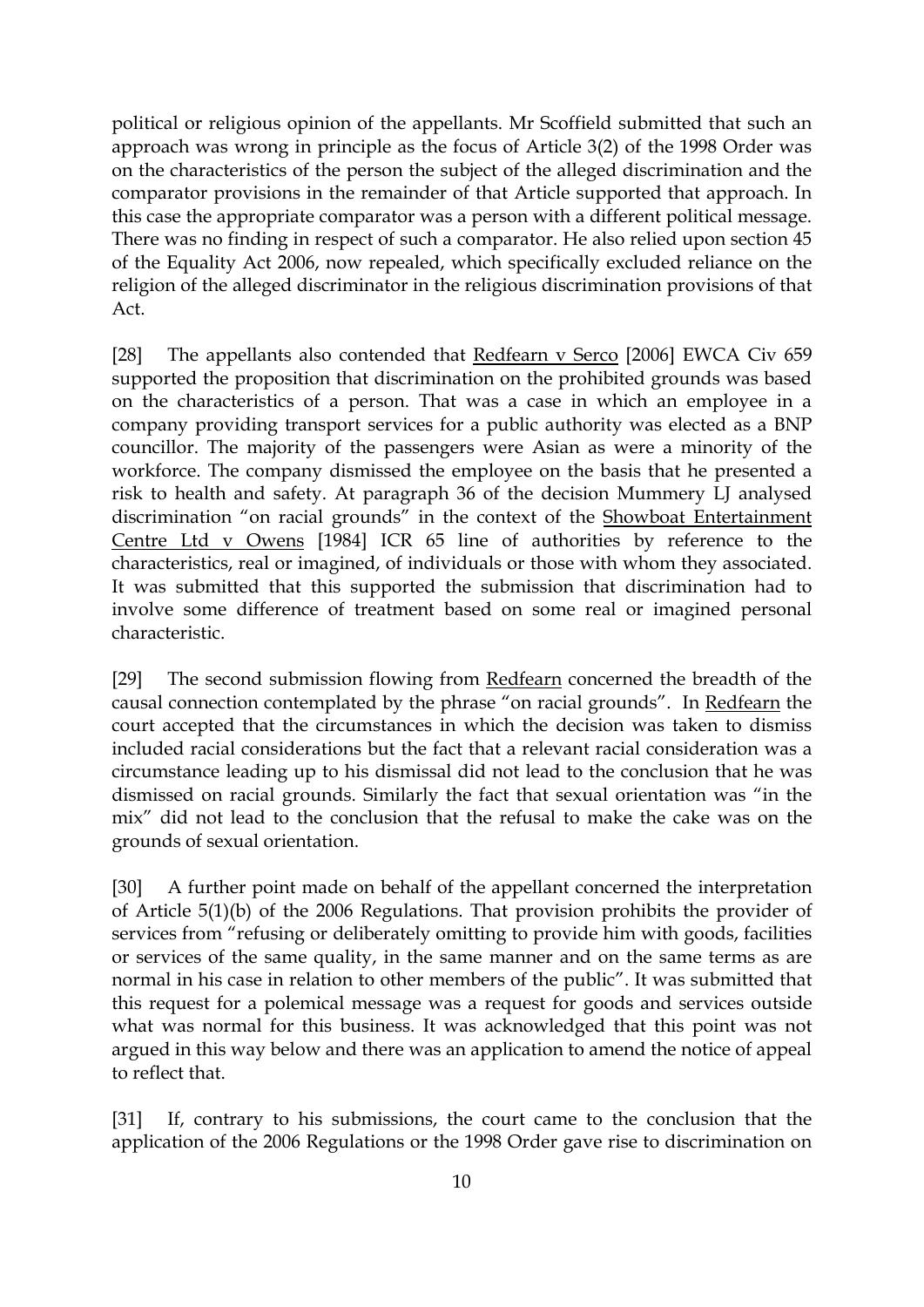the grounds of sexual orientation or religious or political opinion Mr Scoffield submitted that the rights of the appellants under Articles 9 and 10 of the European Convention on Human Rights must be taken into account and consideration given to whether the legislation should be read down to accommodate those rights pursuant to section 3 of the Human Rights Act 1998 ("the 1998 Act").

[32] The trial judge rejected that submission but it was contended that she was in error first, because she failed to recognise an important difference of fact in that this was a promotion/compelled speech case engaging Article 10 of the Convention. Secondly, if the appellant's argument on sexual orientation discrimination was correct then this was a case in which the rights under Articles 9 and 10 were to be balanced against the right to political opinion or religious belief of the respondent. In rejecting the appellant's case on this issue the trial judge relied heavily upon the decision in Bull v Hall but that case was not concerned with either of those matters.

[33] Article 9 ECHR protects the right to freedom of thought, conscience and religion.

> "1. Everyone has the right to freedom of thought, conscience and religion; this right includes freedom to change his religion or belief and freedom, either alone or in community with others and in public or private, to manifest his religion or belief, in worship, teaching, practice and observance.

> 2. Freedom to manifest one's religion or beliefs shall be subject only to such limitations as are prescribed by law and are necessary in a democratic society in the interests of public safety, for the protection of public order, health or morals, or for the protection of the rights and freedoms of others."

[34] Those freedoms are not limited to private acts of religious worship or collective acts by the organisation. They include the commercial sphere. Mr Scoffield submitted that if individuals were forced to provide goods with which they profoundly disagreed this was the antithesis of democracy. The refusal to bake the cake was the manifestation of a religious belief. Freedom of conscience was separately protected and had not been adequately reflected in the judge's reasoning.

[35] Article 10 of the Convention protects freedom of expression.

"1. Everyone has the right to freedom of expression. This right shall include freedom to hold opinions and to receive and impart information and ideas without interference by public authority and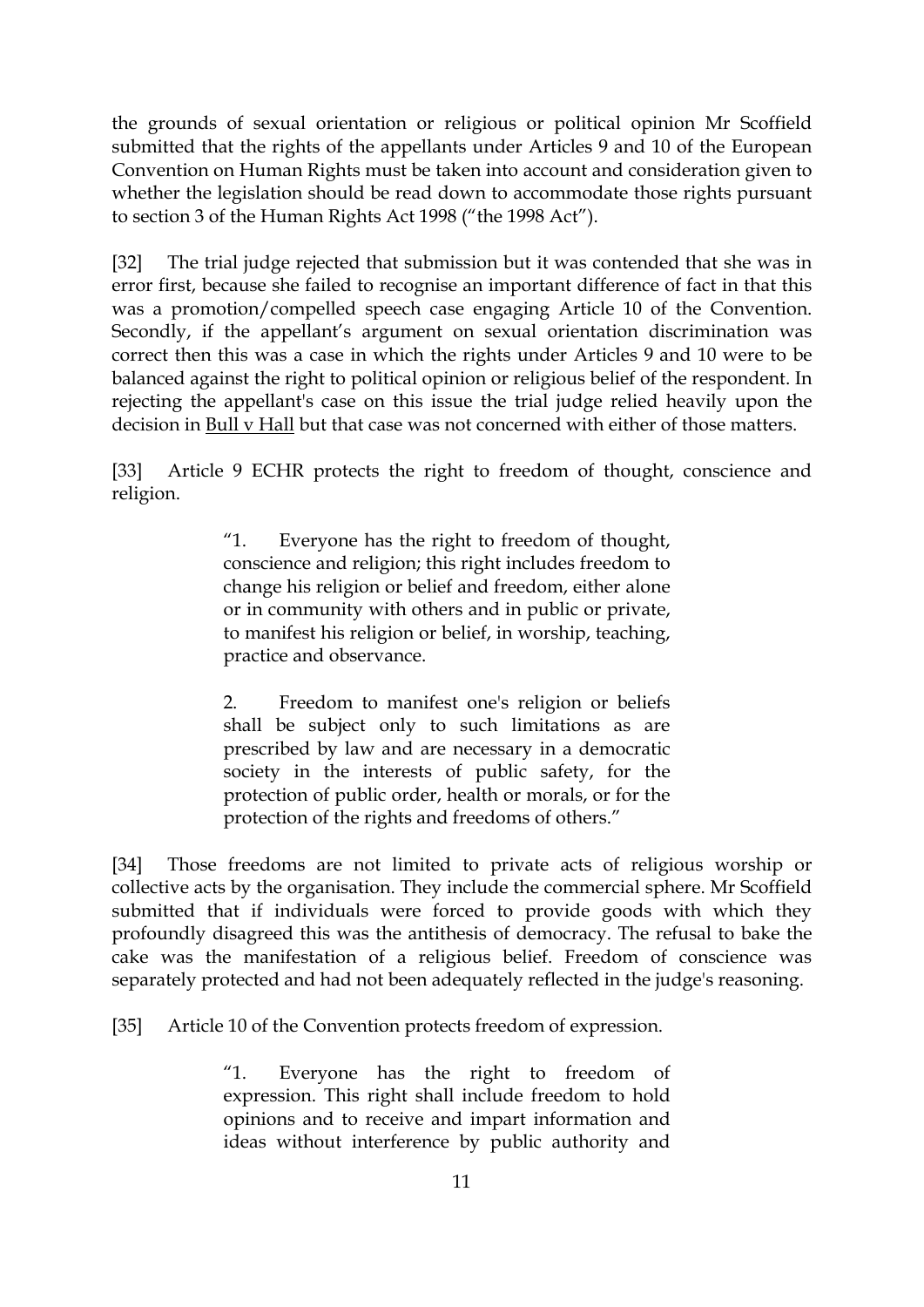regardless of frontiers. This Article shall not prevent States from requiring the licensing of broadcasting, television or cinema enterprises.

2. The exercise of these freedoms, since it carries with it duties and responsibilities, may be subject to such formalities, conditions, restrictions or penalties as are prescribed by law and are necessary in a democratic society, in the interests of national security, territorial integrity or public safety, for the prevention of disorder or crime, for the protection of health or morals, for the protection of the reputation or rights of others, for preventing the disclosure of information received in confidence, or for maintaining the authority and impartiality of the judiciary."

[36] The appellants argued that they had a negative right not to be compelled to express themselves which had been accepted by the ECHR in Gillberg v Sweden (2012) 34 BHRC 247. In support of this submission the applicant relied upon a number of authorities from the USA and Canada. The judge failed to take on board that even if the third appellant was not identified as the source of the cake in conscience the first and second appellants would know that they had contributed. Mr Scoffield relied upon the concept of the "advocacy of the messenger" suggested in the Fayette Circuit Court case of Hands on Originals Inc v Lexington Fayette Urban County Human Rights Commission.

[37] The judge found that the appellants were not required to promote or endorse any viewpoint. Mr Scoffield submitted that for the respondent this was a simple commercial transaction but for the appellants it was a betrayal of faith. Objectively the cake promoted gay marriage and clearly the appellants believed that it did so. They were entitled to respect for this belief. Requiring them to print or bake something in which they did not believe is not how compelled speech works.

[38] The judge was clearly heavily influenced by what she saw as the parliamentary balance struck by the legislation. Where ECHR rights are at issue the function of the courts is to strike the balance between competing rights paying due respect to the legislature. It is of significance that the Select Committee on Northern Ireland Affairs criticised the implementation of the 1998 Order. The Committee noted that the Order was not first published as a proposal and did not consider that the procedures used in that case provided for adequate parliamentary scrutiny. The judge appears not to have realised that the 2006 Regulations were passed during a period when the Assembly was suspended. They were passed by negative resolution and there was no statement of conformity with the ECHR. Accordingly the degree of respect for Parliamentary judgement should be modified.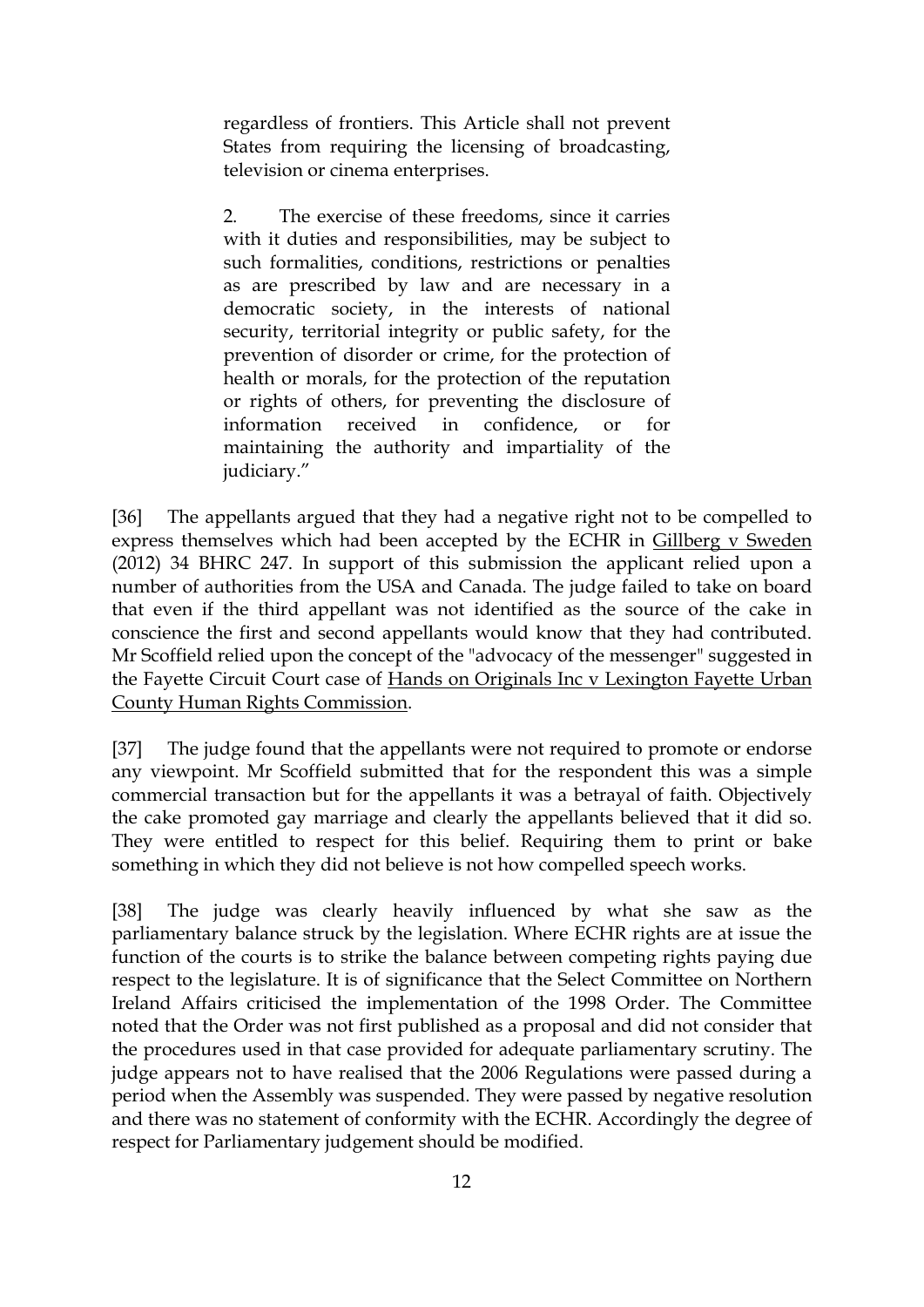[39] The Attorney General made separate submissions on direct discrimination on the various statutory grounds and the role of the Convention in protecting the appellants which largely supported those of Mr Scoffield. In particular he contended that this was a case in which the appellants were compelled on pain of civil liability to articulate views hostile to their religious and political views. They were protected from such coerced speech by Article 10 ECHR and that was supported by some of the case law on Article 11. The respondent did not have an Article 8 right in this case as this was a commercial transaction in which the state was not involved. If there was direct discrimination on any of the alleged grounds that would call into question the constitutionality of the provision on which the finding was made.

#### **The respondent's submissions**

[40] The core submission advanced by Mr Allen was that the legislature and government had determined how the conflict of rights arising in this appeal should be resolved and formulated rules that worked in the commercial sphere. Where there had been careful consideration of such issues by politicians the courts should be cautious about intervening. He contended that the appellants had widened the case in an attempt to focus on issues of forced speech and promotion or advocacy. He submitted that such a submission was not open on the evidence. He maintained that the jurisprudence from the United States was conflicting (see State of Washington v Arlene's Flowers 19 December 2014).

[41] The respondent submitted that "Support Gay Marriage" could be described as a slogan or message. It had real content for a large proportion of the gay community who would like to achieve that status. It was an important message and entitled to due respect. After the first instance judgment Ashers indicated that it would change its offer and provide this service only for birthday cakes. It was accepted that there was nothing discriminatory about that but it was submitted that if the offering was wide the business was compelled not to discriminate in the way it carried it out.

[42] The respondent contended that the message "Support Gay Marriage" was a statement of association with those of same-sex orientation. The statement was concerned with a class of persons which was uniquely of gay sexual orientation that wanted to have a civilly recognised union. That association was sufficient. The appellant sought to draw support from the decision of the Ontario Superior Court of Justice in Brockie v Ontario (Human Rights Commission) 222 DLR (4th) 174. The appellant was a printer who refused to print letterheads, envelopes and business cards for an organisation representing the interests of gays and lesbians. He relied on the Canadian Charter of Rights and Freedoms to argue that he should not be required to do so as he regarded sexual conduct as sinful. He appealed an order that he should provide the services and pay damages of \$5000. On appeal the court confirmed the original order but added a rider that for the future separate consideration had to be given to any requirement that conveyed a message proselytising and promoting the gay lesbian lifestyle which ridiculed his religious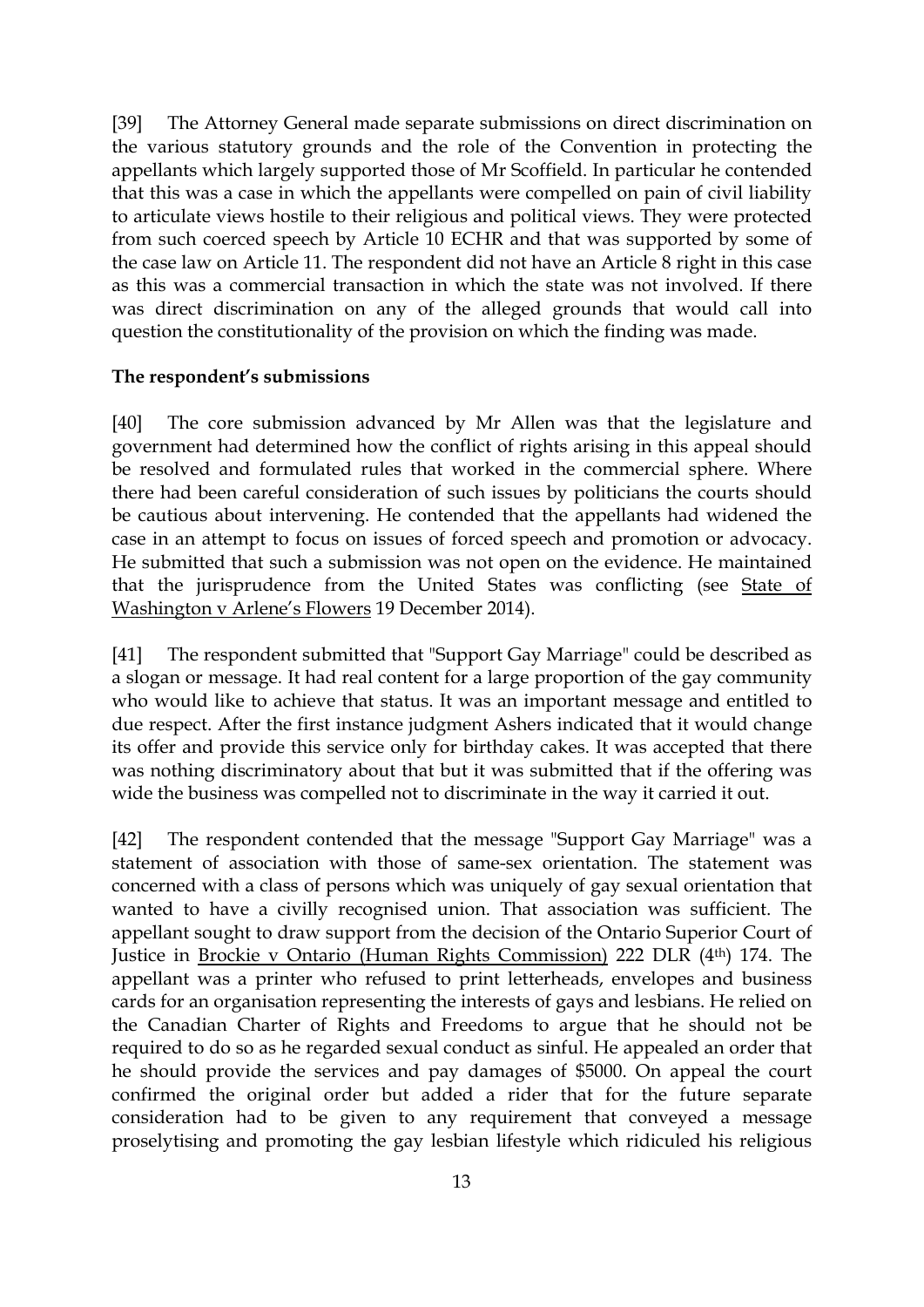beliefs since that might be held to be in direct conflict with the core elements of his religious beliefs. Mr Allen contended that this decision in fact supported the principle that discrimination can be established as a result of the refusal to provide the message.

[43] The appellants contended for conscience clauses that would excuse them from liability. Mr Allen submitted that such an approach was opaque leading to judge introduced exceptions inconsistent with legal certainty. In commercial activity legal certainty was of the first importance. He placed particular emphasis on the consultation paper "Getting Equal" proposing the 2006 Regulations circulated in July 2006. That document indicated that the 2006 Regulations were intended to address the experience of lesbians and gay men who had been limited in their right of access to essential services and the opportunity to play a full role in society because of their sexual orientation.

[44] The consultation document went on to say that the government did not intend to provide an exception from the prohibition on sexual orientation discrimination to allow businesses to limit access to their goods and services on the basis of an individual customer's actual or perceived sexual orientation. Providing a general exception of that sort would allow businesses that might currently discriminate against gay customers to continue that practice. Although the consultation document recognised the need for exemptions from the Regulations for religious organisations it was indicated that these would need to be clearly defined and limited to activities closely linked to religious observance or practices that arose from the basic doctrines of the faith. It was specifically indicated that activities provided by an organisation related to religion or belief, or by a private individual who had strongly held religious beliefs, where the sole or main purpose of the organisation offering the service was commercial were not to be exempt.

[45] It was submitted that the wider the offering the more difficult it is to make a human rights argument to protect a decision not to honour a contract or accept a contract. It was, of course, possible to limit the extent of the offer and if this was not indirectly discriminatory then human rights issues were unlikely to arise. The suggestion that it was impossible to rely on the religion and belief of the discriminator in determining the reason for the discrimination was not supported in any way by the legislation.

[46] The leaflet which the respondent had picked up on his first visit to the cake shop demonstrated various celebration cakes including a Halloween cake, birthday cakes and cakes celebrating the achievements of teams or businesses. It was common case that the range of cakes was very wide. On some of the cakes the Ashers brand had been inserted. There were a number of restrictions within the terms and conditions published on the internet for the supply of such cakes and although there was some discussion in the course of the hearing about blasphemous material we accept that the restrictions did not impinge on this order. No case was made at first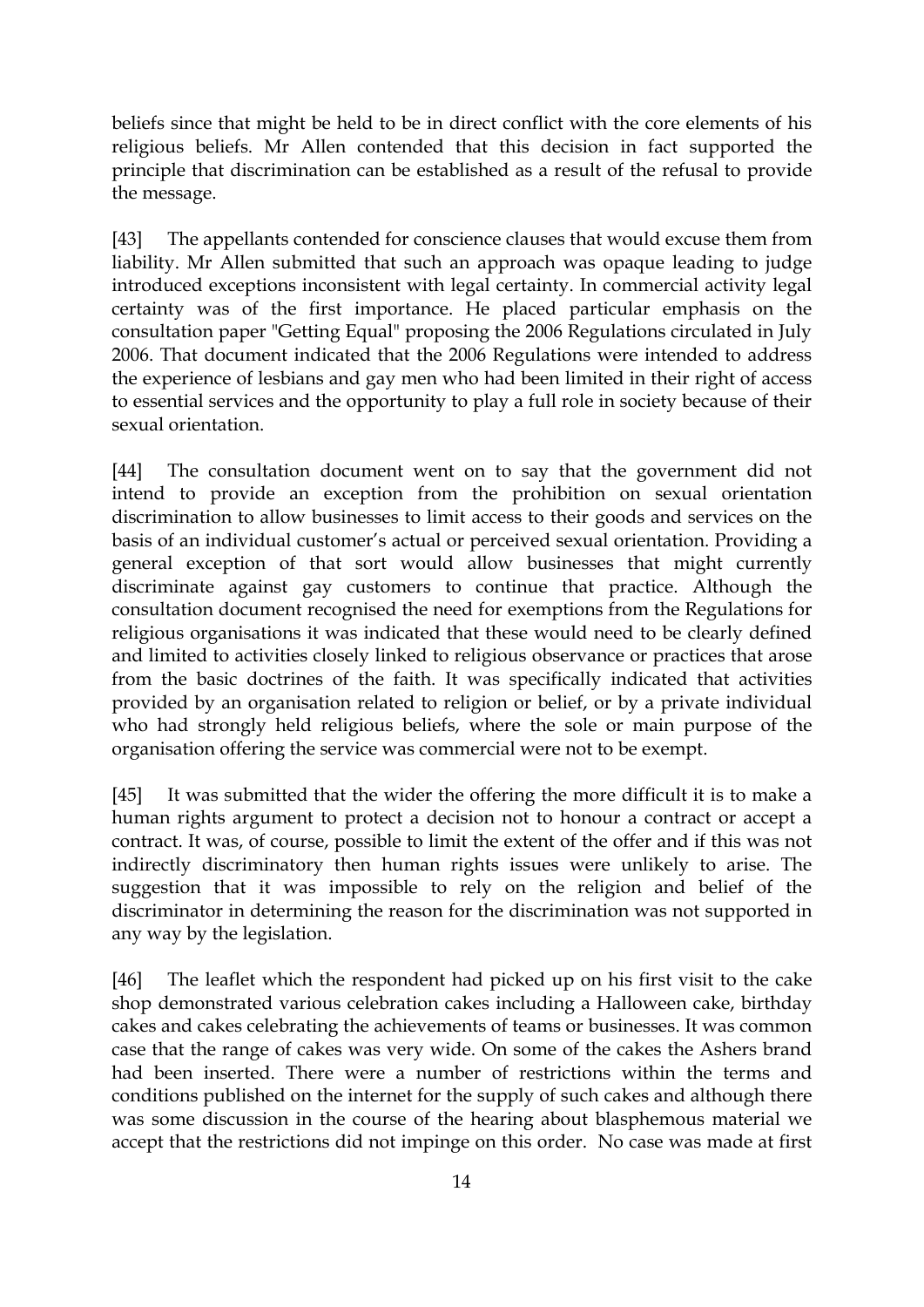instance that this order was outside the normal range of the offer and there was no basis for allowing an amendment to introduce that issue at this stage.

[47] The evidence was that the insertion of the Ashers brand was a choice made by the business in relation to those activities which they particularly supported. Mr Allen relied upon this to assist him in asserting that this was not a case in which Ashers was being forced to associate itself with a particular speech act. There were many examples of printers providing election posters and other political statements none of whom could be said to be associated with the particular message. To provide the cake with the message was not forced speech because there was an offer to the public at large that Ashers would, subject to their terms and conditions, transfer an image onto the cake if requested to do so.

# **Consideration**

# *Context*

[48] The bare facts of this case might not suggest that it is a matter of any great moment. The respondent ordered a cake with the message "Support Gay Marriage" from the appellant bakers. Some days later they cancelled the order and refunded the cost. The respondent thereafter obtained a suitable replacement cake from another supplier. Those bare facts engage, however, the crucial issue of the manner in which any conflicts between the LGBT community and the faith community in the commercial space should be resolved within this jurisdiction.

[49] Northern Ireland has a large and strong faith community. The commitment to religion is fulfilled not just by regular worship but informs every aspect of the manner in which those of faith conduct their lives. Many of those are people who have played an active part in commerce and taken on leadership roles within the commercial world. It is plainly of importance to this jurisdiction that such people should continue to contribute to the well-being of the Northern Ireland economy and that there should be no chill factor to their participation.

[50] The LGBT community has endured a history of considerable discrimination in this jurisdiction. Homosexual acts in private between consenting males were criminalised until 1985. The effect was to diminish the participation of gay people in many aspects of our community life. Those who were gay were reluctant to expose their sexuality and some were subjected to blackmail and other intimidation. The potential for conflict between the rights of the LGBT community and the religious community has unfortunately long been a feature of public debate in Northern Ireland and it is notable that in Dudgeon v UK (1981) 4 EHRR 149 the ECHR recorded that the strongest opposition to the decriminalisation of homosexual acts between consenting males came from the religious community. It is obviously of importance that the LGBT community should feel able to participate in the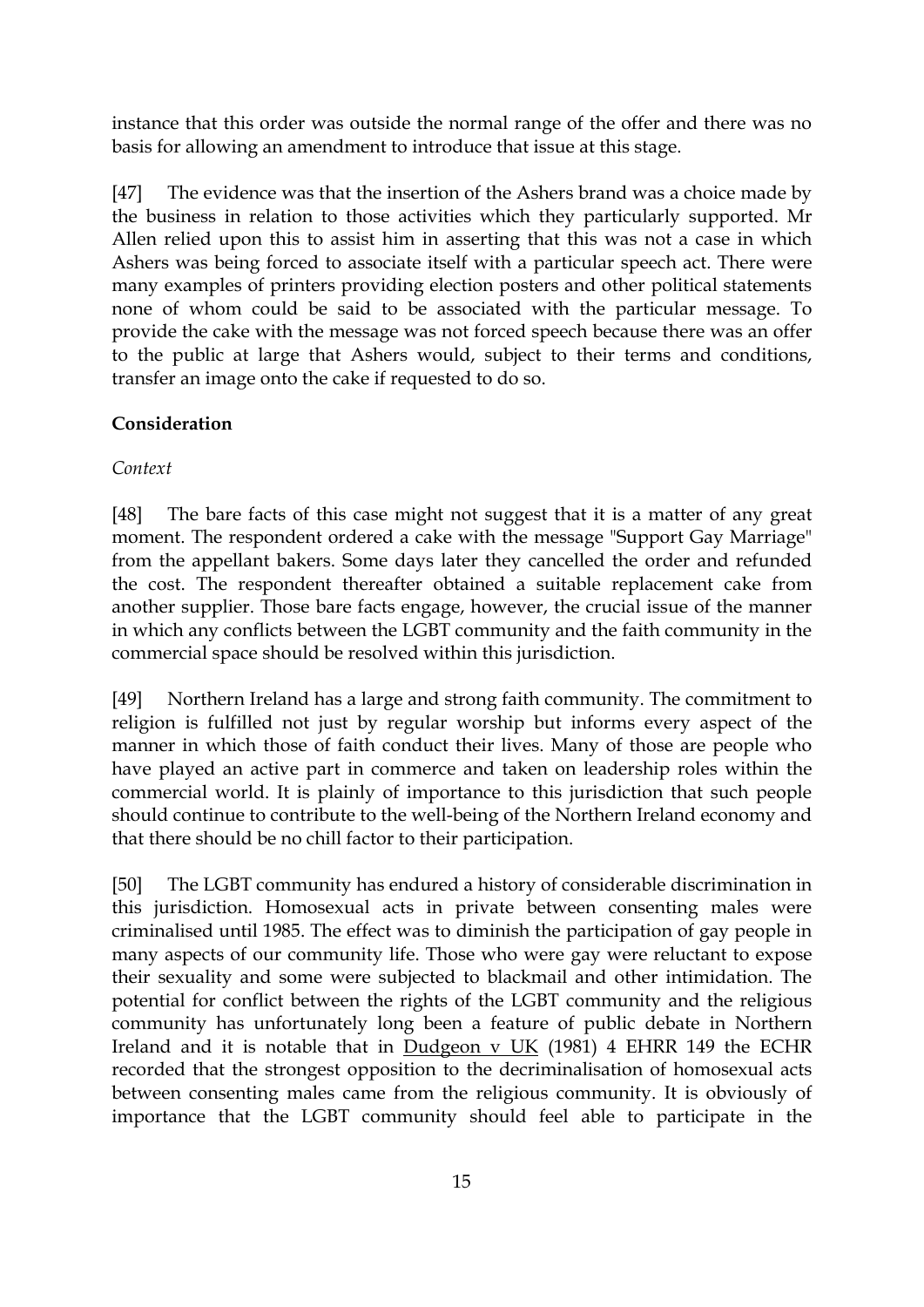commercial life of this community freely and transparently. All of this sets the context for this appeal.

# *Normality*

[51] As appears at paragraph [30] above the appellant submitted that the request for a cake with the particular message on it did not fall within Regulation 5(1)(b) of the 2006 Regulations on the basis that the request for a cake with a polemical message was not a refusal to provide goods or services in the same manner as was normal for other members of the public. Essentially that point rested on the argument that the request in this case was so unusual that it did not fall within the services advertised by the third appellant.

[52] The submission depended on the interpretation of the offer made by the appellant company. There were limitations within the terms and conditions but they were not such as to exclude a cake of this type. There was nothing in the examples of cakes that would have suggested any such exclusion and the two conversations between the respondent and the second appellant when the enquiry was made and the cake was ordered did not lead to the conclusion that there was any such limitation. We do not accept, therefore, that the evidence supported the submission that the order placed on this occasion lay outside the normal range of products offered. There was, therefore, no proper basis upon which to allow the proposed amendment of the notice of appeal on this issue.

# *Direct Discrimination on the grounds of sexual orientation*

[53] Shamoon v Chief Constable [2003] UKHL 11 was a case in which there was an allegation of direct discrimination on the grounds of sex in which the statutory provisions mirrored those in this case. Lord Nicholls giving the lead judgment indicated that the statute contained essentially a single question: did the claimant, on the prescribed ground, receive less favourable treatment than others? He noted that there had been a practice on the part of tribunals to consider first whether the claimant received less favourable treatment than the appropriate comparator and secondly whether that was on the relevant prescribed ground. Where the identity of the relevant comparator was a matter of dispute this could give rise to needless problems and sometimes the less favourable treatment issue could not be resolved without at the same time deciding the reason why issue.

[54] Bull v Hall [2013] UKSC 73 was a case in which the Supreme Court had to deal with the distinction between direct and indirect discrimination. The respondents were civil partners who booked a double bedroom for two nights in a private hotel. The hoteliers were devout Christians and so only provided double bedroom accommodation to heterosexual married couples. Accordingly they declined to honour the booking and the respondents found alternative accommodation at another hotel.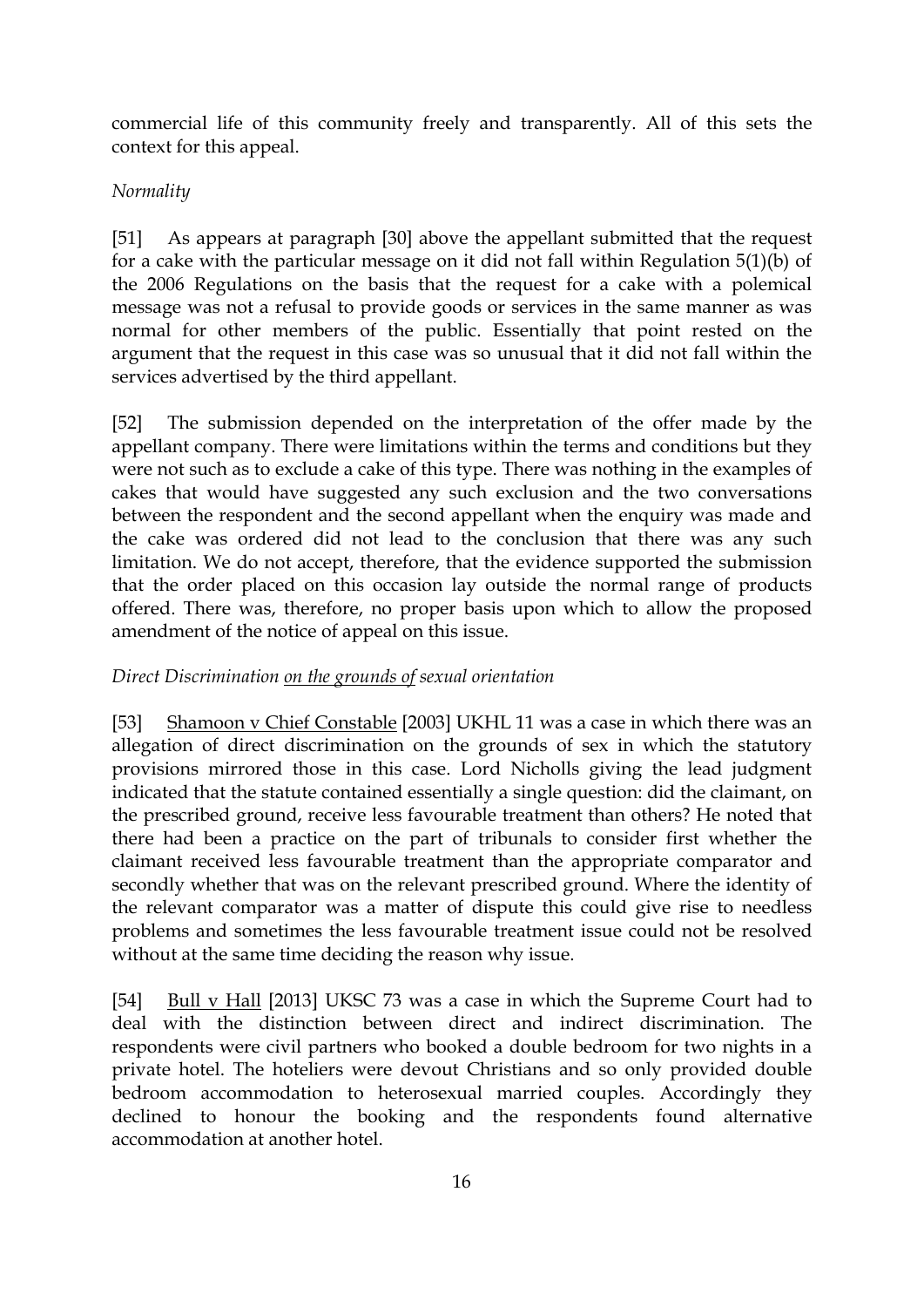[55] Lady Hale gave the majority judgment and she relied on the opinion of Advocate General Sharpston in Bressol v Gouvernement de la Communité Française [2010] 3 CMLR 559 at 56:

> "I take there to be direct discrimination when the category of those receiving a certain advantage and the category of those suffering a correlative disadvantage coincide exactly with the respective categories of persons distinguished only by applying a prohibited classification."

The majority concluded that the concept of marriage being applied by the appellants was the Christian concept of the union of one man and one woman. Regulation 3(4) of the relevant statutory provision was interpreted as providing that people who are married and those who are civil partners are to be regarded as similarly situated. The criterion applied by the appellants was that the legal relationship between the couple, civil partnership, was not that of one man and one woman, a criterion indistinguishable from sexual orientation. The discrimination was, therefore, direct.

[56] Lady Hale considered that Advocate General Sharpston was building on the opinion of Advocate General Jacobs in Schnorbus v Land Hessen [2000] ECR 1-10997 at paragraph 33:

> "The discrimination is direct where the difference in treatment is based on a criterion which is either explicitly that of sex or necessarily linked to a characteristic indissociable from sex. It is indirect where some other criterion is applied but a substantially higher proportion of one sex than of the other is in fact affected."

[57] Mr Allen accepted that this is not a Bressol case where the comparator was another person receiving the same service but rather submitted that this was a case of associative direct discrimination. Associative direct discrimination has been long recognised in domestic jurisprudence as evidenced by English v Thomas Sanderson Blinds Ltd to which reference was made at paragraph 25 above. Mr Scoffield submitted that in order to establish direct discrimination it was necessary to establish some protected personal characteristic and that such a characteristic could not be established by a difference in treatment in respect of a message on a cake.

[58] We do not accept the latter part of that submission. The benefit from the message or slogan on the cake could only accrue to gay or bisexual people. The appellants would not have objected to a cake carrying the message "Support Heterosexual Marriage" or indeed "Support Marriage". We accept that it was the use of the word "Gay" in the context of the message which prevented the order from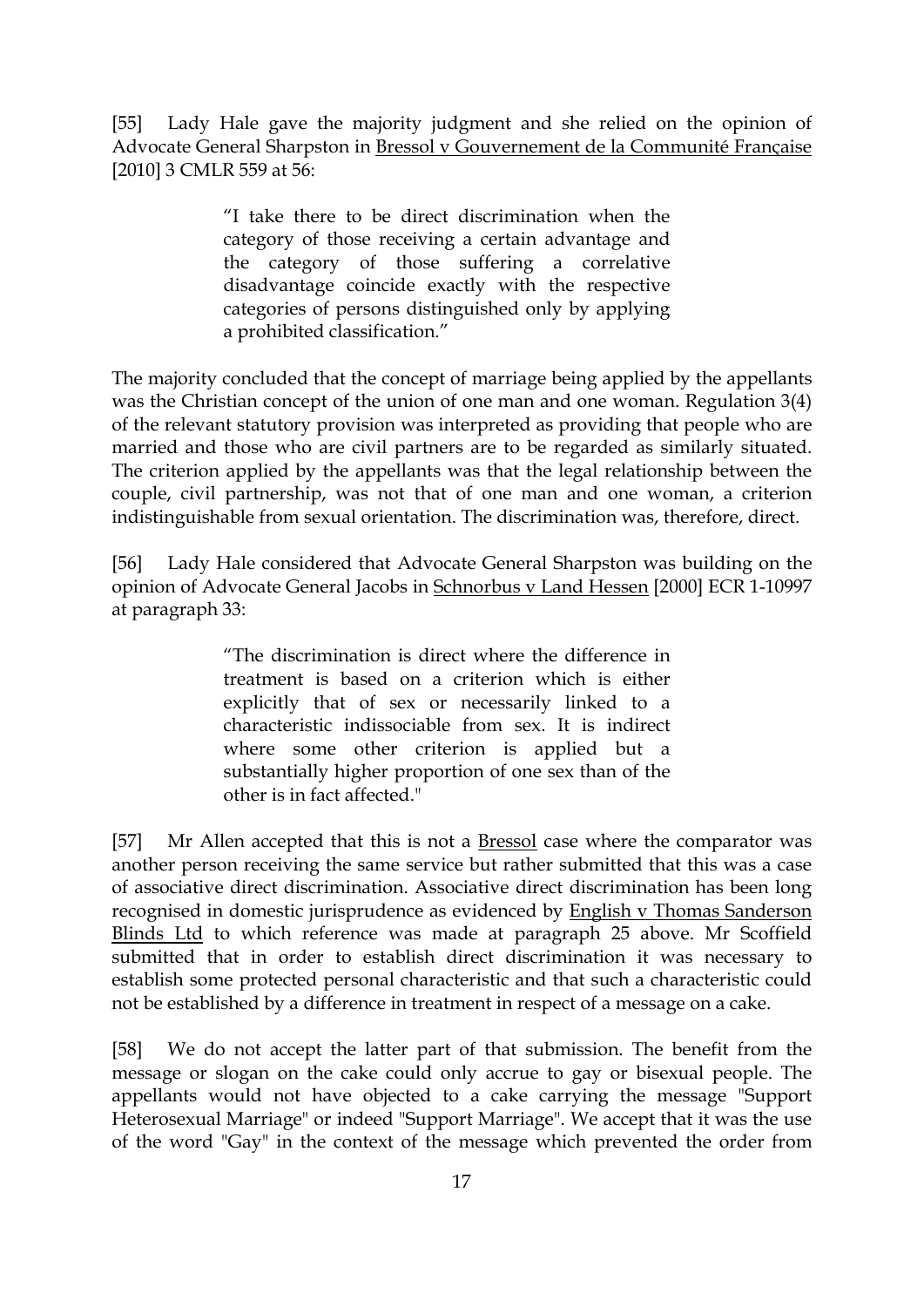being fulfilled. The reason that the order was cancelled was that the appellants would not provide a cake with a message supporting a right to marry for those of a particular sexual orientation. That was the answer to the "reason why question" that Shamoon said should be asked. There was an exact correspondence between those of the particular sexual orientation and those in respect of whom the message supported the right to marry. This was a case of association with the gay and bisexual community and the protected personal characteristic was the sexual orientation of that community. Accordingly this was direct discrimination.

## *The Human Rights Arguments*

[59] There was no serious dispute that the structure of the 2006 Regulations was to make it unlawful for a person to discriminate on the grounds of sexual orientation in the provision of goods, facilities or services to the public. The Regulations made specific provision in Regulation 16 for organisations relating to religion or belief so as to ensure that such organisations should not find that certain specified activities were rendered unlawful. The structure implemented the proposal to outlaw sexual orientation discrimination in the provision of goods and services in Northern Ireland set out in "Getting Equal". That document expressly stated that it was not acceptable for someone to be discriminated against in the provision of goods and services because of their sexual orientation.

[60] It was submitted, however, that in light of the impact upon the Convention rights of the appellants it was necessary either to read down the provisions of the 2006 Regulations so as to respect those rights or alternatively to disapply the provisions of the 2006 Regulations on the basis that they were incompatible with the appellants' Convention rights.

[61] The first Convention right in play is the right to freedom of thought, conscience and religion and the qualified right to manifestation of those beliefs protected by Article 9 ECHR. The striking of the balance between the prohibition of discrimination on the grounds of sexual orientation in the provision of goods, facilities and services and the protection of religion, belief and conscience was considered in Bull v Hall. It was accepted in that case that the policy of refusing a double bedroom to unmarried couples was a manifestation of the hoteliers' religious beliefs. The importance to be attached to that right in a democratic society was acknowledged by the Supreme Court relying on the following passage in Bayatyan v Armenia (2011) 54 EHRR 467:

> "The Court reiterates that, as enshrined in article 9, freedom of thought, conscience and religion is one of the foundations of a 'democratic society' within the meaning of the Convention. This freedom is, in its religious dimension, one of the most vital elements that go to make up the identity of believers and their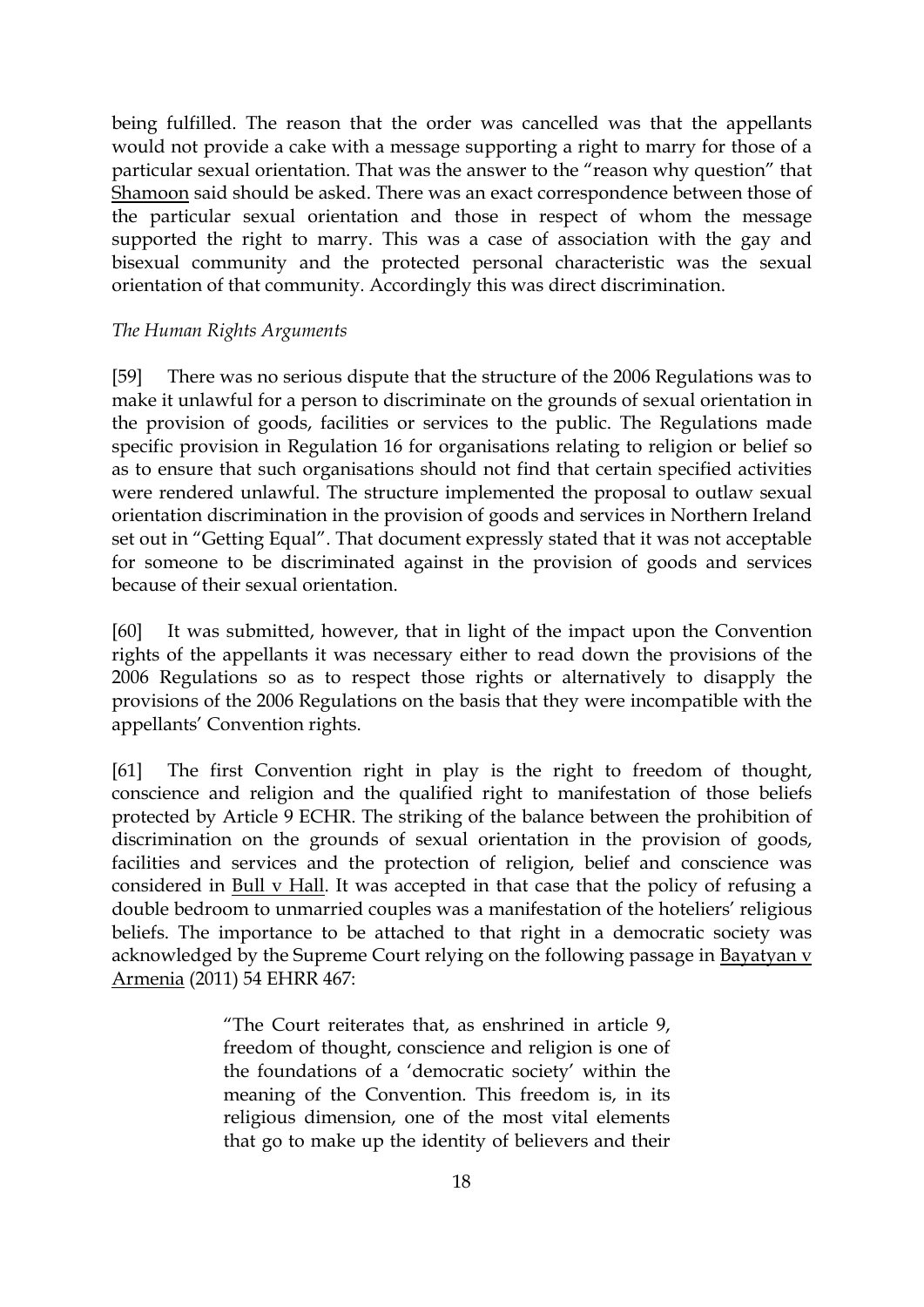conception of life, but it is also a precious asset for atheists, agnostics, sceptics and the unconcerned. The pluralism indissociable from a democratic society, which has been dearly won over the centuries, depends on it. That freedom entails, inter alia, freedom to hold or not to hold religious beliefs and to practise or not to practise a religion."

[62] As in Bull v Hall it is clear that the limitation on the Article 9 rights of the appellants is in accordance with law and pursues a legitimate aim being the rights of the respondent under the 2006 Regulations. The issue is whether there is a reasonable relationship of proportionality between the means employed and the aim sought to be achieved. On that issue there were four matters considered by Lady Hale with whom the rest of the Supreme Court agreed.

[63] First, in that case the less favourable treatment found by her was between those who had entered into a civil partnership and those who had married. Because same-sex couples could enter into a mutual commitment which was the equivalent of marriage the suppliers of goods, facilities and services had to treat them in the same way. The appellants correctly pointed out that there was no legal provision for same-sex marriage in this jurisdiction and that what was at stake here was the ability within the commercial sphere to obtain a service which the customer could use to express support for a change of the law.

[64] Secondly, in that case there was a difference of treatment between same-sex couples and married couples. Allowing people to discriminate on that basis because of religious belief would be a licence to discriminate because they disagreed with the law. The same argument can be made in respect of the provision of a service in this case. To prohibit the provision of a message on a cake supportive of gay marriage on the basis of religious belief is to permit direct discrimination. If businesses were free to choose what services to provide to the gay community on the basis of religious belief the potential for arbitrary abuse would be substantial.

[65] Thirdly, the 2006 Regulations themselves describe how the conflicts arising in this case are to be resolved. The existence of strongly held religious beliefs was wellknown to those proposing the Regulations. The form of the Regulations strongly suggested that the purpose was to go no further than the specific provisions in Regulation 16 in catering for those religious objections.

[66] Fourthly, it was recognised that the hoteliers were free to manifest their religion in many other ways but in particular they could change their offer in order to respect those beliefs. The court found that they were free to continue to deny double bedrooms to same-sex and unmarried couples provided that they also denied them to married couples. In the same way it was open to the appellants to amend their offers so as to ensure that they continued to provide birthday cakes and other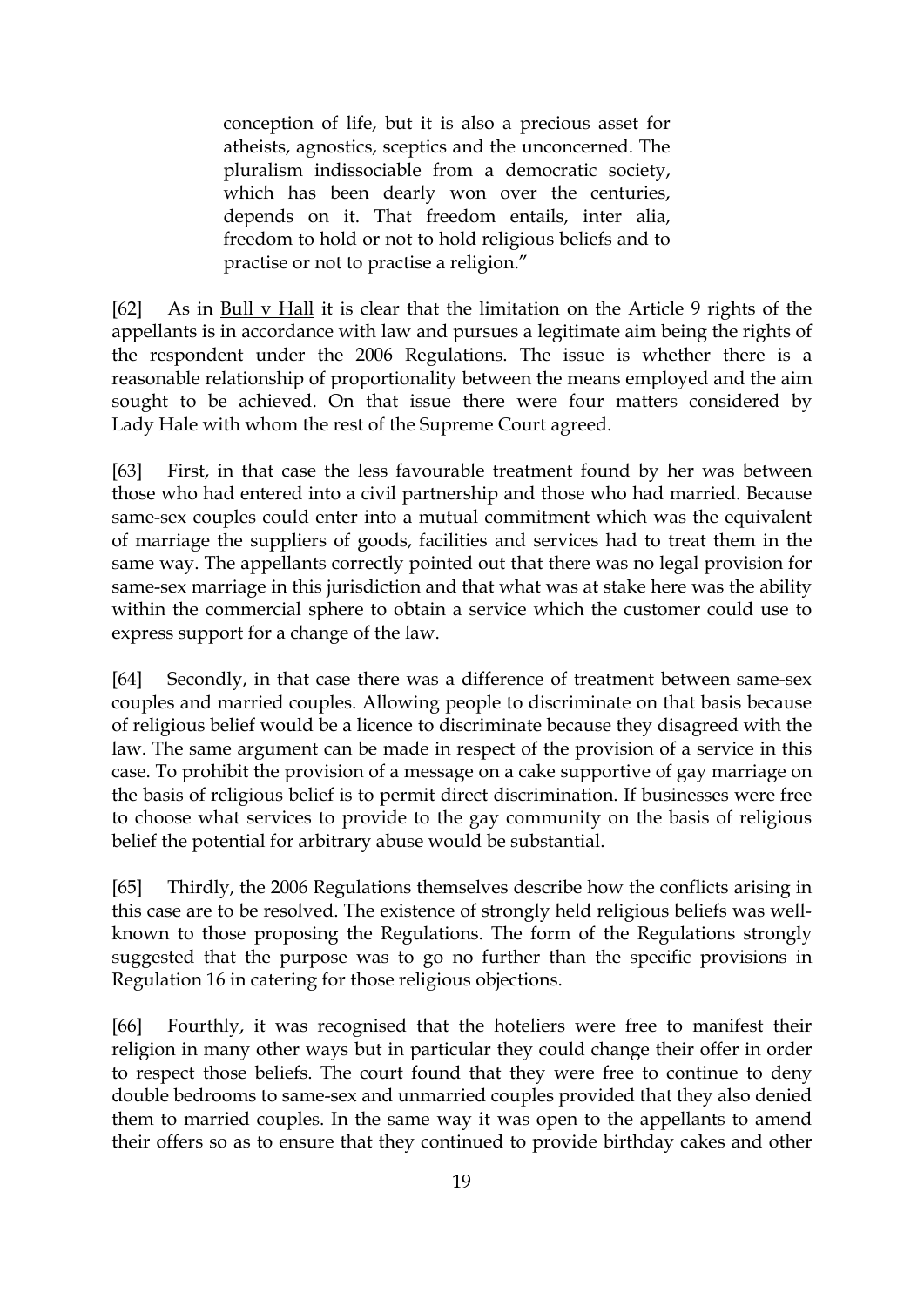specified cakes of this nature which did not give rise to potential conflicts. On behalf of the Equality Commission Mr Allen indicated that there was no objection to this course provided that there was no indirect discrimination. We will return to that issue.

[67] In this case the appellants contended that there was an additional factor in that this was a case of forced speech and engaged the appellants' rights under Article 10 ECHR. It was not suggested that there was any approbation of the message on the face of the cake and the trial judge concluded that what the respondent wanted did not require them to promote or support gay marriage. There is no challenge to that conclusion directly in the questions before us and in any event we consider that the conclusion was undoubtedly correct. The fact that a baker provides a cake for a particular team or portrays witches on a Halloween cake does not indicate any support for either.

[68] The appellants relied, however, on the Canadian case of Brockie v Ontario Human Rights Commission [2002] 22 DLR (4th) 174 to which we have already referred at paragraph [42] above. The appellant in that case was asked to print letterheads, envelopes and business cards for a company which represented the interests of gays and lesbians. He refused to do so because he believed that sexual conduct was sinful and that he should not assist in the dissemination of information intended to spread the acceptance of a gay or lesbian lifestyle. He appealed against an order that he had directly discriminated on the grounds of sexual orientation, requiring him to pay damages and ordering him to provide the printing service that he provided to others.

[69] The Ontario Divisional Court upheld the order in relation to past conduct but noted that the objectives of the anti-discrimination provisions must be balanced against the appellant's right to freedom of religion and conscience. It concluded that the order as to future conduct might require the appellant to produce material that conveyed a message proselytising or promoting the gay and lesbian lifestyle or ridiculing his religious beliefs and that such material might reasonably be held to be in direct conflict with the core elements of the appellant's religious beliefs.

[70] We consider that this case is of limited assistance. First, there was no statutory background comparable to the 2006 Regulations where the legislature had struck a balance between the competing rights. Secondly, the reference to proselytising or promoting the gay and lesbian lifestyle appears to suggest a context where the appellant would have been associated with the message. That is not this case. Thirdly, there was nothing required in this case which in any way would have ridiculed the deeply held religious beliefs of the appellants. Fourthly, there was nothing in that case to suggest any consideration of the breadth of the offer. Even on the appellants' case the issue of forced speech only arose because the appellants chose to provide a wide offer.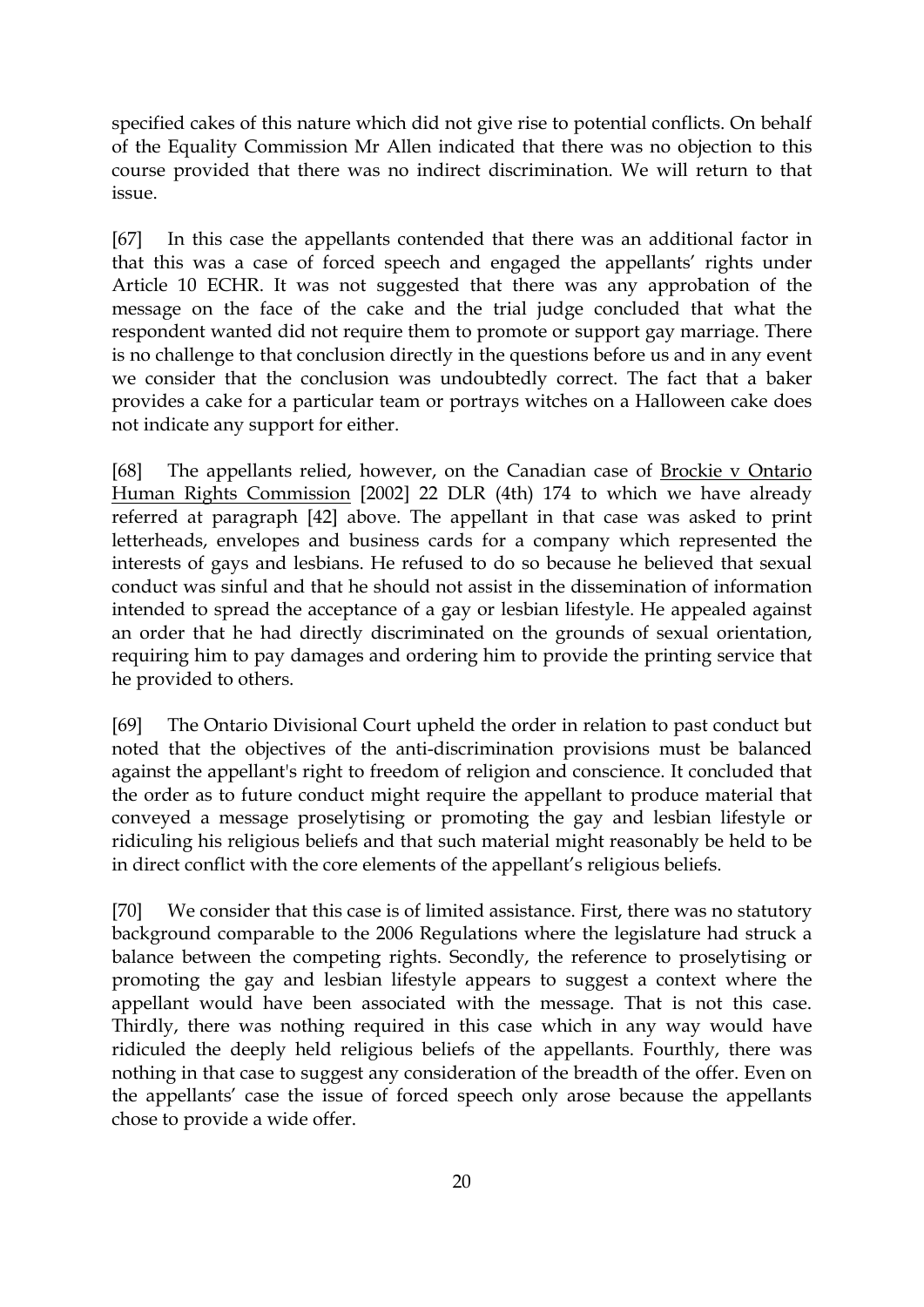[71] We conclude that there is nothing in this case arising under Article 10 of the Convention which does not already arise under Article 9. The essence of the complaint under the latter article is the requirement to provide a message with which the appellants disagreed because of their deeply held religious beliefs. In the commercial sphere that is what the absence of direct discrimination can require, depending upon the offer. For the hoteliers in Bull v Hall the relevant Regulations similarly required them to provide a double bed to a couple in a civil partnership despite their strongly held religious beliefs.

[72] The proportionality assessment in this case points firmly to the conclusion that the 2006 Regulations should be interpreted in accordance with their natural meaning. The structure of the Regulations, the need to protect against arbitrary discrimination, the ability to alter the offer and the lack of any association of the appellants with the message all point that way. The arguments advanced by the parties at the hearing focused almost exclusively on the position under the 2006 Regulations. The same principles apply in relation to the issues under political and religious discrimination but in light of the way that the argument developed at the hearing and the focus on the issue of discrimination on the grounds of sexual orientation we do not intend to deal separately with the questions arising on those grounds.

# *Constitutional point*

[73] In light of our conclusion it is necessary to address the constitutional point raised by the Attorney General.

[74] Further to the intervention of the Attorney General for Northern Ireland on 3 March 2016 the Court issued first of all a Devolution Notice pursuant to Schedule 10 paragraph 5 of the Northern Ireland Act 1998 and Order 120 of the Rules of the Court of Judicature (Northern Ireland) 1980 and secondly a Notice of Incompatibility of Subordinate Legislation under Order 121 Rule 3 A of the Rules (rather than section 5(1) of the Human Rights Act 1998 and Order 121 Rule 2 as stated in the Notice).

[75] The Devolution Notice stated the 'devolution issue' to be:

1. Whether, in light of the prohibition of discrimination on the grounds of political opinion or religious belief contained in section 24(1)(c) and (d) of the Northern Ireland Act 1998, there was power to make, confirm or approve Regulation 5 of the Equality Act (Sexual Orientation) Regulations (Northern Ireland) 2006; and

2. Whether, in light of the prohibition in section 17 of the Northern Ireland Constitution Act 1973 on discrimination against any person or class of persons on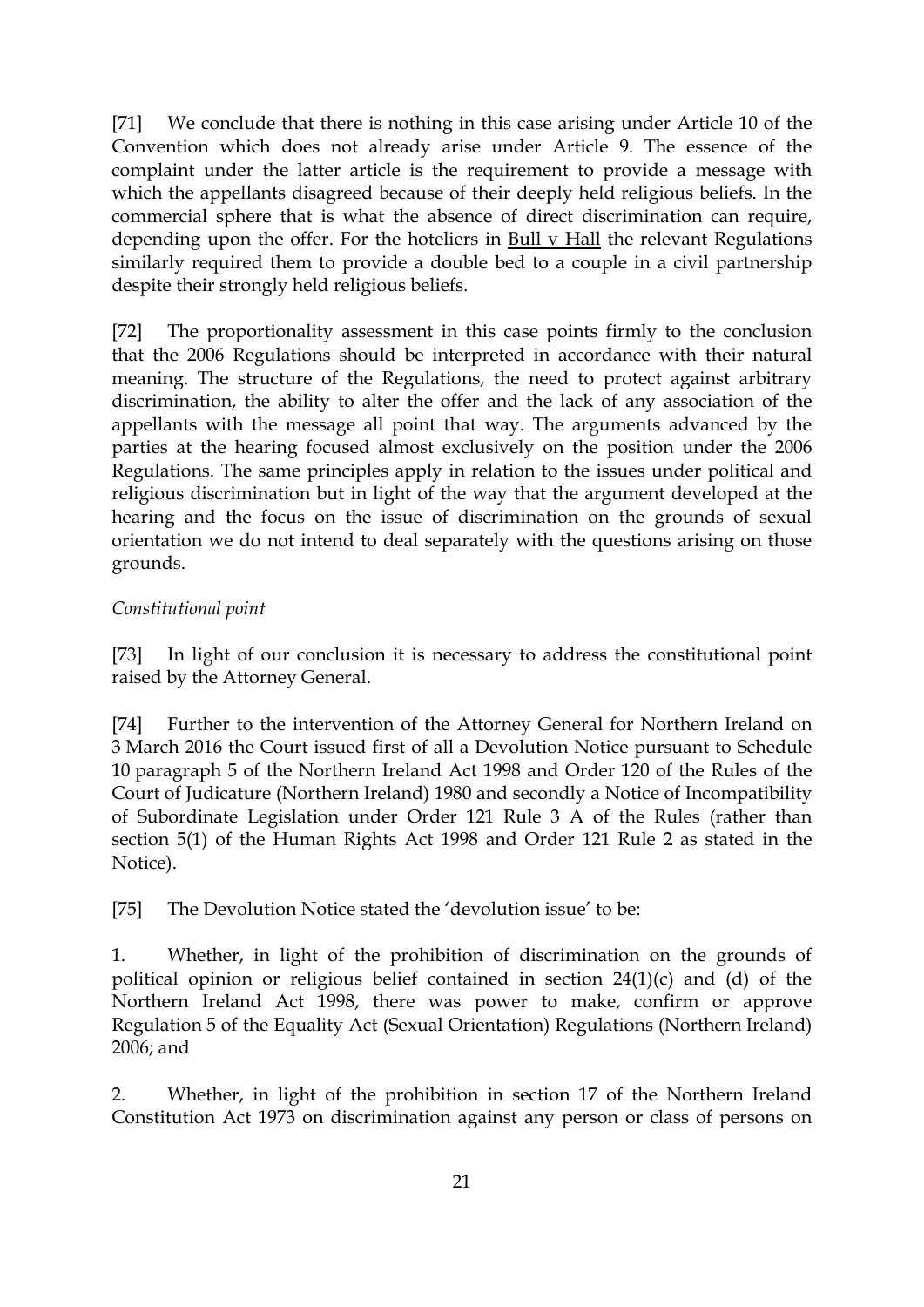the grounds of religious belief or political opinion, Article 28 of the Fair Employment and Treatment (Northern Ireland) Order 1998 is void.

[76] The Notice of Incompatibility of Subordinate Legislation stated the respondent's claim of discrimination by the appellants in refusing to supply goods, facilities and services, contrary to the provisions of the Equality Act (Sexual Orientation) Regulations (Northern Ireland) 2006 and the Fair Employment and Treatment (Northern Ireland) Order 1998 and noted the contention of the appellants that the respondent's claim violated the appellants' rights under Articles 9, 10 and/or 14 of the European Convention on Human Rights as being contrary to the religious beliefs and/or political opinions of the first and second appellants. The appellants invited the Court to read down the provisions of the 2006 Regulations and the 1998 Order in a manner which was compatible with those Convention rights, under section 3 of the Human Rights Act 1998 or, if that was not possible, to disapply the relevant provisions of the 2006 Regulations and the 1998 Order.

[77] The Attorney General contends that the operation of the 1998 Order in the present case is contrary to the anti-discrimination provisions in section 17 of the Northern Ireland Constitution Act 1973 and that the operation of the 2006 Regulations in the present case is contrary to the anti-discrimination provisions in section 24 of the Northern Ireland Act 1998.

[78] Provision for non-discrimination in legislation was included in the founding of Northern Ireland by the Government of Ireland Act 1920 where section 5(1) provided a non-discrimination clause in these terms - "In the exercise of their powers to make laws under this Act, the Parliament of Northern Ireland shall not make a law so as, directly or indirectly, to …. impose any disability or disadvantage, on account of religious belief …." *Calvert's Constitutional Law in Northern Ireland* at page 255 refers to the remotest antecedents of section 5(1) in toleration clauses in early Anglo-Irish treaties and the Toleration Act of 1688. Parallels were drawn with the First Amendment of the Constitution of the USA as section 5 also included a clause prohibiting the establishment of religion and a clause protecting freedom of religion. As to whether section 5 sought to erect a wall between Church and State or merely to prevent different treatment of a particular religious belief *Queckett's The Constitution of Northern Ireland Part 1* at page 30 interpreted the provision as prohibiting Parliament "…. from making laws so as to interfere with religious equality; as, for instance, establishing or prohibiting the exercise of any particular form of religion, or making a discrimination as respects State aid between schools of different religious denominations." The marginal note to section 5 referred to the "prohibition of laws interfering with religious equality", which was relied on by Andrews LJ in O'Neill v NIRTB [1938] NI 104 as being section 5's "main purport".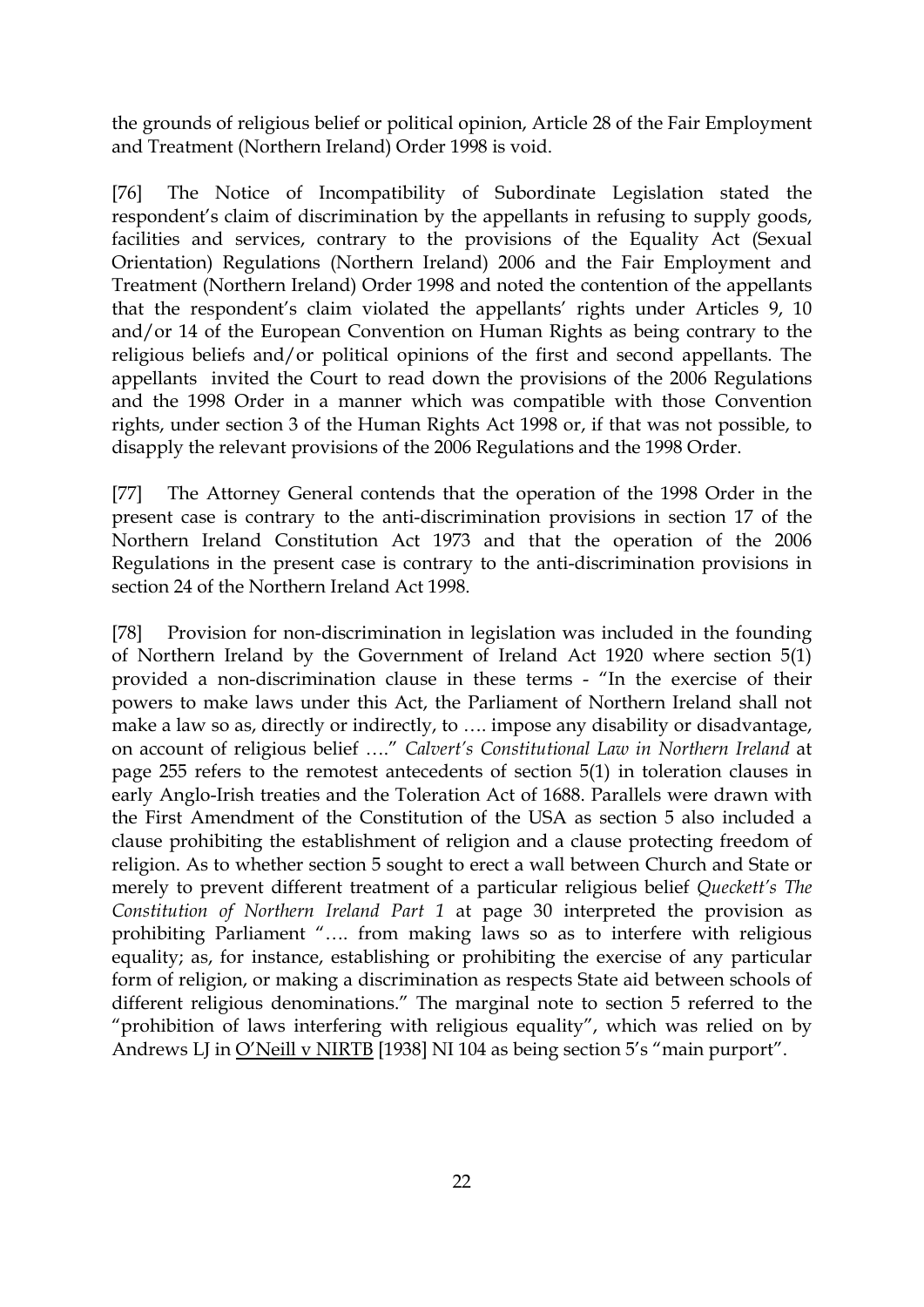## **Discrimination under the 1973 Act**

[79] The Parliament of Northern Ireland established by the Government of Ireland Act 1920 was abolished by the Northern Ireland Constitution Act 1973 and a Northern Ireland Assembly was established. The 1973 Act provides -

> "17(1) Any Measure, any Act of the Parliament of Northern Ireland and any relevant subordinate instrument shall, *to the extent that it discriminates against any person or class of persons on the grounds of religious belief or political opinion, be void…*

> 23(1) For the purposes of this Part of this Act a Measure, an Act of the Parliament of Northern Ireland or any other instrument discriminates against any person or class of persons if it *treats that person or that class less favourably in any circumstances than other persons are treated in those circumstances by the law for the time being in force in Northern Ireland."*

[80] The Northern Ireland Assembly established in 1973 was short lived. The Northern Ireland Act 1974 provided for the dissolution of the Assembly and made temporary provision for the government of Northern Ireland by direct rule. Schedule 1 paragraph 1 provided that during the 'interim period' Her Majesty may by Order in Council make laws for Northern Ireland. The Fair Employment and Treatment (NI) Order 1998 was made by Order in Council under Schedule 1 paragraph 1 of the Northern Ireland Act 1974.

[81] The anti-discrimination measures in sections 17(1) and 23(1) of the 1973 Act continued to apply to Orders in Council made under the Northern Ireland Act 1974. This legislative structure remained in place until replaced by the Northern Ireland Act 1998. By that replacement there was a saving in Schedule 14 paragraph 21 of the 1998 Act for the operation of section 17 of the 1973 Act (read with section 23 of that Act) for extant Northern Ireland legislation, including Orders in Council under Schedule 1 of the 1974 Act. Hence the 1998 Order remains subject to the anti-discrimination provisions of the 1973 Act.

# **Discrimination under the 1998 Act**

[82] The Northern Ireland Act 1998 established the modern constitutional arrangements for Northern Ireland and a new Northern Ireland Assembly. The 1998 Act provides:

> " $6(1)$  A provision of an Act is not law if it is outside the legislative competence of the Assembly; and.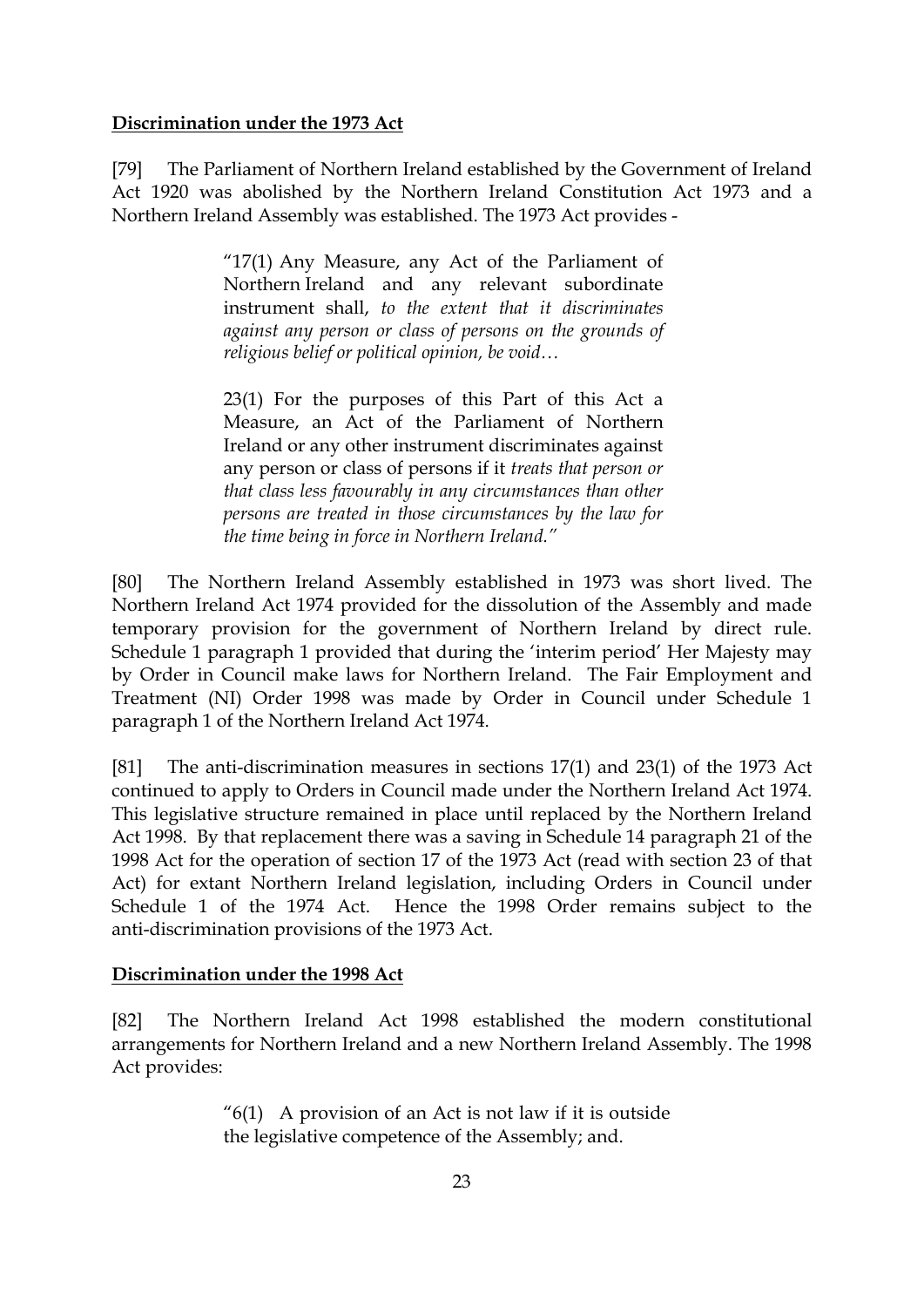(2) A provision is outside that competence if any of the following paragraphs apply:

- (c) *it is incompatible with any of the [ECHR] Convention rights*
- (e) *it discriminates against any person or class of persons on the grounds of religious belief of political opinion.*

24(1) A Minister or Northern Ireland department has no power to make, confirm or approve any subordinate legislation, or to do any act, so far as the legislation or act -

*is incompatible with any of the [ECHR] Convention rights*

*(c ) discriminates against a person or class of persons on the ground of religious belief or political opinion.* 

*in the case of an act, aids or incites another person to discriminate against a person or class of person on that ground* 

98(4) For the purposes of this Act, a provision of an Act of the Assembly or of subordinate legislation discriminates against any person or class of persons if it *treats that person or that class less favourably in any circumstances than other persons are treated in those circumstances by the law for the time being in force in Northern Ireland.*

(5) For those purposes a person discriminates against another person or a class of persons if he *treats that other person or that class less favourably in any circumstances than he treats or would treat other persons in those circumstances."*

[83] Difficulties emerged in the new political settlement and the Northern Ireland Act 2000 made provision for the suspension of devolved government in Northern Ireland. By the Schedule to the Act the legislative powers of the Assembly under the 1998 Act were exercisable by Her Majesty by Order in Council.

[84] The Equality Act (Sexual Orientation) Regulations (NI) 2006 were made under section 82 of the Equality Act 2006 during the suspension of the Northern Ireland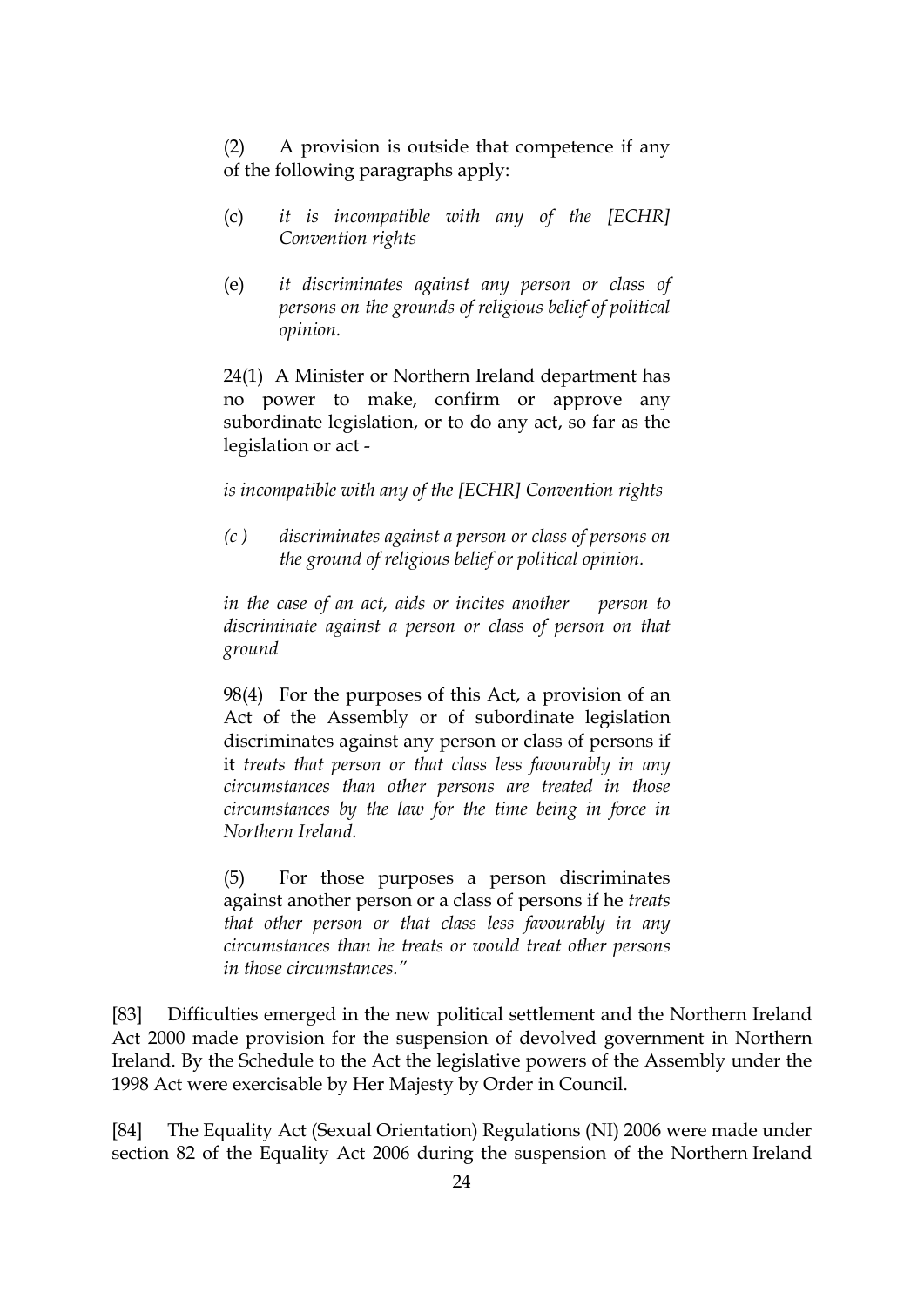Assembly and subject to negative resolution under paragraph 7(3) of the Schedule to the Northern Ireland Act 2000. As the Regulations were subject to negative resolution and did not amend primary legislation no Statement was required for the purposes of compliance with the European Convention on Human Rights. Hence the 2006 Regulations remain subject to the anti-discrimination provisions of the 1998 Act.

#### **Interpretative provisions**

[85] The result is that the 1998 Order and the 2006 Regulations are subject to the discrimination provisions on the grounds of religious belief or political opinion. There is a 'reading down' provision in section 83 (1) of the Northern Ireland Act 1998 which provides -

- " $(1)$  This section applies where:
- (a) any provision of an Act of the Assembly, or of a Bill for such an Act, could be read either—
	- (i) in such a way as to be within the legislative competence of the Assembly; or
	- (ii) in such a way as to be outside that competence; or
- (b) any provision of subordinate legislation made, confirmed or approved, or purporting to be made, confirmed or approved, by a Northern Ireland authority could be read either—
	- (i) in such a way as not to be invalid by reason of section 24 or ….
	- (ii) in such a way as to be invalid by reason of that section.

(2) The provision shall be read in the way which makes it within that competence or, as the case may be, does not make it invalid by reason of that section, and shall have effect accordingly."

[86] Similarly, section 3 of the Human Rights Act 1998 also provides for the interpretation of legislation –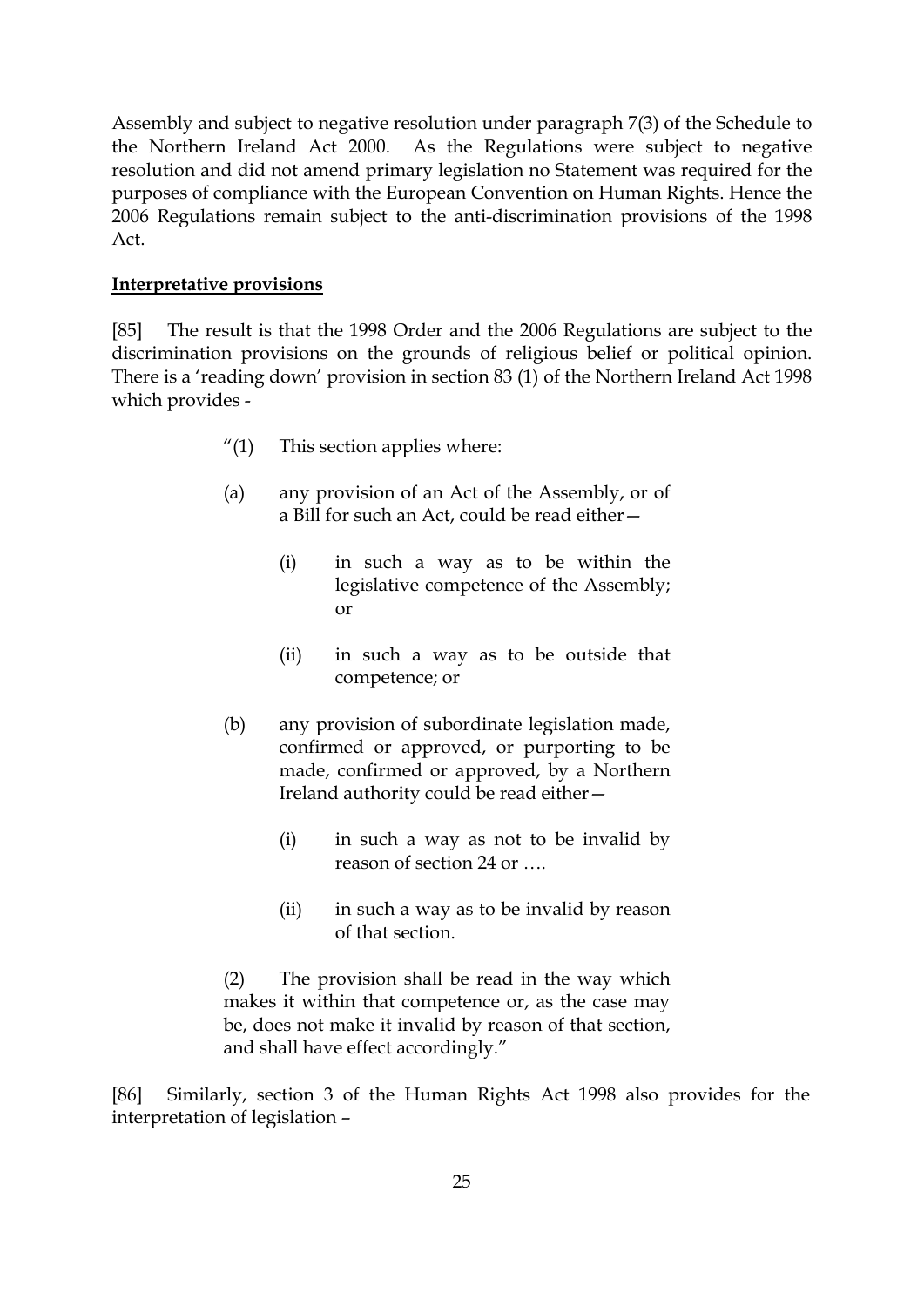$''(1)$  So far as it is possible to do so, primary legislation and subordinate legislation must be read and given effect in a way which is compatible with the Convention rights."

Section 21 provides that 'subordinate legislation' includes an Order in Council, with some exceptions that are not relevant for present purposes.

## **Religious belief or political opinion**

[87] In McKay v Northern Ireland Public Service Alliance [1994] NI 103 Kelly J stated that political opinion means in broad terms an opinion relating to the policy of government and matters touching the government of the state.

[88] The witness statement of the second appellant sets out her religious belief as follows:

> "As part of my Christian faith I believe that the only divinely ordained sexual relationship is that between a man and a woman within the bonds of matrimony. In other words, God's word is that full sexual relations between persons should only take place within a monogamous heterosexual marriage. Marriage is also to be between a man and a woman. No other form of marriage is permissible according to God's law. This is my and my husband's and children's understanding of what the bible teaches about marriage.

> Therefore, as part of my faith I believe it would be sinful for me to say or do anything which has the intention or effect of promoting homosexual sexual relations or same sex marriage."

[89] As we have noted, unlike Great Britain there is no provision for same sex marriage in Northern Ireland. The Northern Ireland Assembly has on several occasions rejected provisions for same sex marriage. At the time the respondent visited the third appellant's premises there was and continues to be a political debate about the introduction of same sex marriage with the respondent holding a political opinion in support of the introduction of same sex marriage and the first and second appellants holding a political opinion in opposition to the introduction of same sex marriage.

[90] The Attorney General contends that by virtue of section 23(1) of the 1973 Act a provision of the 1998 Order discriminates against any person or class of persons if it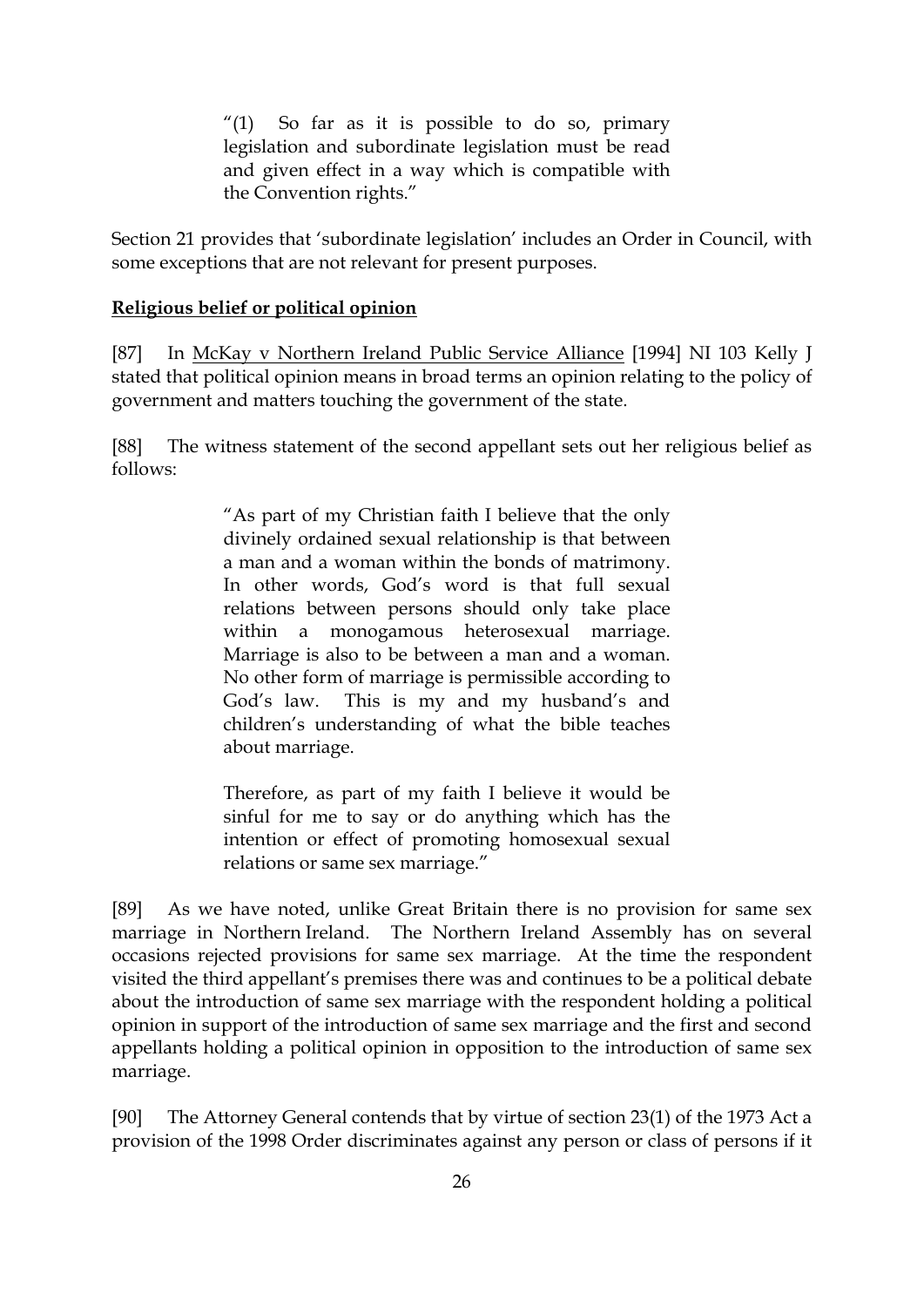treats that person or that class less favourably in any circumstances than other persons are treated in those circumstances by the law for the time being in force in Northern Ireland. Adopting the observation of the judge at paragraph 66 of her judgment that the first and second appellants disagreed with the religious belief and political opinion held by the respondent with regard to a change in the law to permit gay marriage and accordingly, by their refusal to provide the services sought, treated the respondent less favourably according to the law, has the effect that Article 28 clearly treats the political and religious opinions and beliefs of the appellants less favourably than those of the respondent.

[91] Similarly, the Attorney General contends that if any provision of the 2006 Regulations were to discriminate in a manner described by section 98 of the 1998 Act against a person or class of persons on the grounds of religious belief or political opinion, such a provision would be ultra vires by virtue of section 24(1)(c) of the 1998 Act. The Attorney General refers to the finding of the judge at paragraph 43 of her judgment that the appellants cancelled this order as they opposed same sex marriage for the reason that they regard it as sinful and contrary to genuinely held religious beliefs; the appellants are not a religious organisation; they are conducting a business for profit and, notwithstanding their genuine religious beliefs, there are no exceptions available under the 2006 Regulations which apply to this case. Accordingly, the Attorney General contends that the appellants were required, on pain of civil liability, to produce a political message with theological content to both of which they objected on the grounds of their own religious belief and political opinion and further that this requirement constituted less favourable treatment of them in comparison with the persons sharing the political and religious views expressed in the message. Accordingly, the Attorney General says that those holding such religious or political views as the appellants are at a disadvantage as compared to those holding contrary religious or political beliefs and so section 24(1)(viii) of the 1998 operates to render the provision which has this effect ultra vires.

[92] The Attorney General states two propositions at the heart of his submissions. The first is that a requirement, underpinned by civil liability, to publish or enunciate a theologically loaded political statement constitutes less favourable treatment of those persons whose religious beliefs or political opinions are opposed to that statement in comparison with those persons who share, or are indifferent to, the religious and political ideas contained in the statement. Secondly, insofar as the 2006 Regulations and the 1998 Order are properly interpreted as requiring, on pain of incurring civil liability, a person to enunciate or produce a theologically loaded political statement to which he objects, the 2006 Regulations and 1998 Order are invalid to the extent that they so require by virtue of (as respects the 2006 Regulations) section 24 of the Northern Ireland Act 1998 and (as respects the 1998 Order) by section 17 of the Northern Ireland Constitution Act 1973.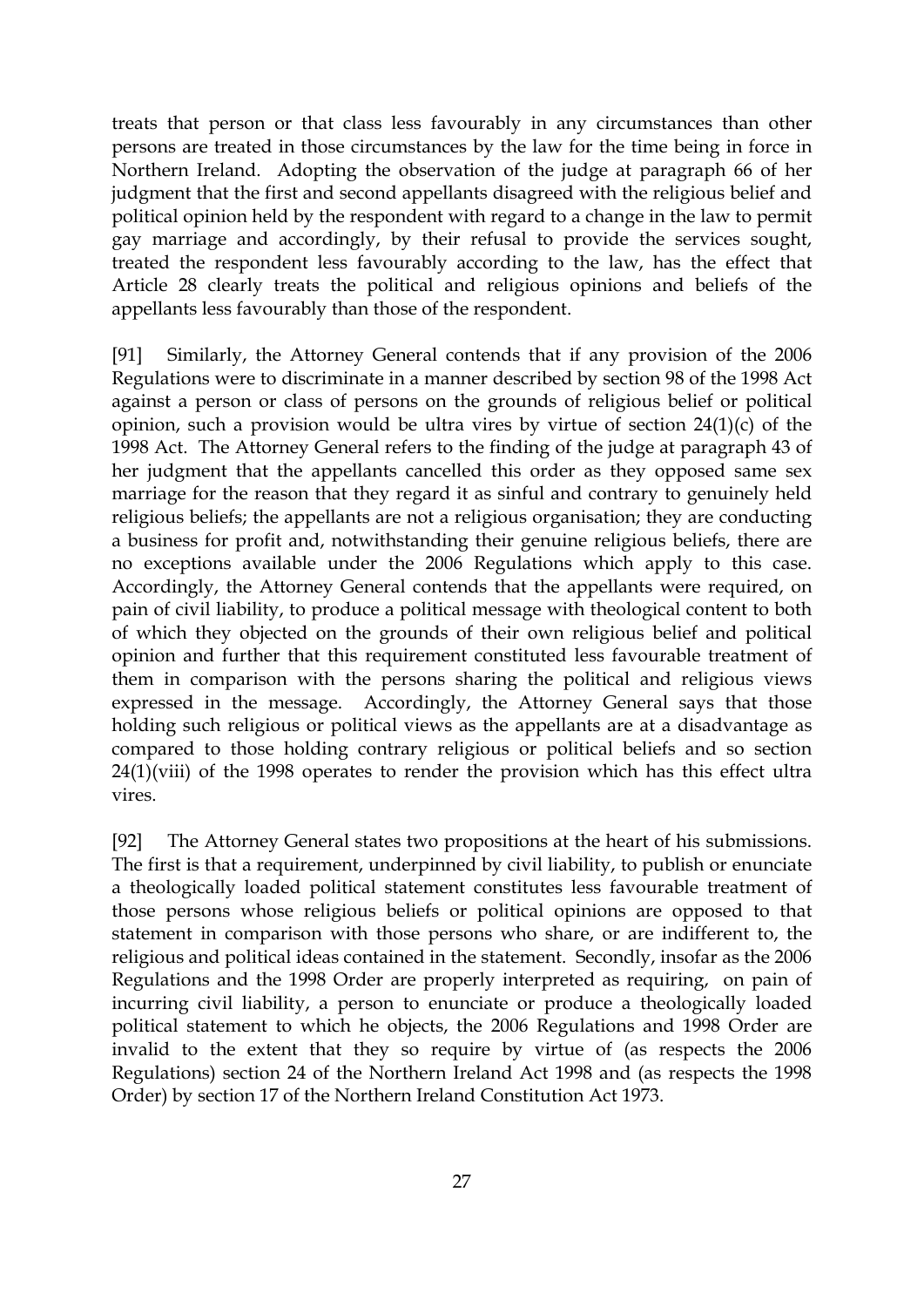## **Direct discrimination**

[93] The anti-discrimination provisions in the 1973 Act and the 1998 Act are concerned with what has been described as direct rather than indirect discrimination. It is common case that direct discrimination is not limited to provisions which are ex facie discriminatory. To return to Advocate General Jacobs in Schnorbus v Land Hessen [2000] ECR 1-10997 at paragraph 33 -

> "The discrimination is direct where the difference in treatment is based on a criterion which is either explicitly that of sex or necessarily linked to a characteristic indissociable from sex. It is indirect where some other criterion is applied but a substantially higher proportion of one sex than of the other is in fact affected."

[94] The legislative provisions provide that there is such discrimination if, on the stated grounds, the legislation or the act of any person treats a person or class of persons less favourably in any circumstances than other persons are treated in those circumstances by the law for the time being in force in Northern Ireland or as the case may be by that person. The preferable approach to an examination of the issue is to ask a single question: did the claimant, on the prescribed ground, receive less favourable treatment than others? The alternative has been to consider first whether the claimant received less favourable treatment than the appropriate comparator and secondly whether that was on the relevant prescribed ground.

[95] The Education Reform (NI) Order 1989 was also made by Order in Council under Schedule 1 paragraph 1 of the Northern Ireland Act 1974. In Bishop Daly's Application (Unreported 5 October 1990) a challenge was made to the provisions of the 1989 Order designed to encourage and facilitate integrated education. It was contended that the provisions offended section 17 of the Northern Ireland Constitution Act 1973 by discriminating against a class of persons on the grounds of religious belief or political opinion. The applicant referred to the affected class as being those persons whose religious beliefs required them to strive to educate children in schools which reflected the ethos of their religion. MacDermott LJ stated that any less favourable treatment was not by reason of political opinion as the class could embrace every possible shade of political opinion but rather the application concerned alleged religious discrimination. James v Eastleigh [1990] 3 WLR 55 had just been decided and reference was made to Lord Griffiths to the effect that whether a person treats another less favourably on the grounds of sex did not permit of much refinement and meant, 'did they do what they did because she was a woman (or a man)', being a question of fact answered by applying common sense to the facts.

[96] MacDermott LJ found the affected class to be wider than that identified by the applicant and that it extended to all non-integrated schools, including those not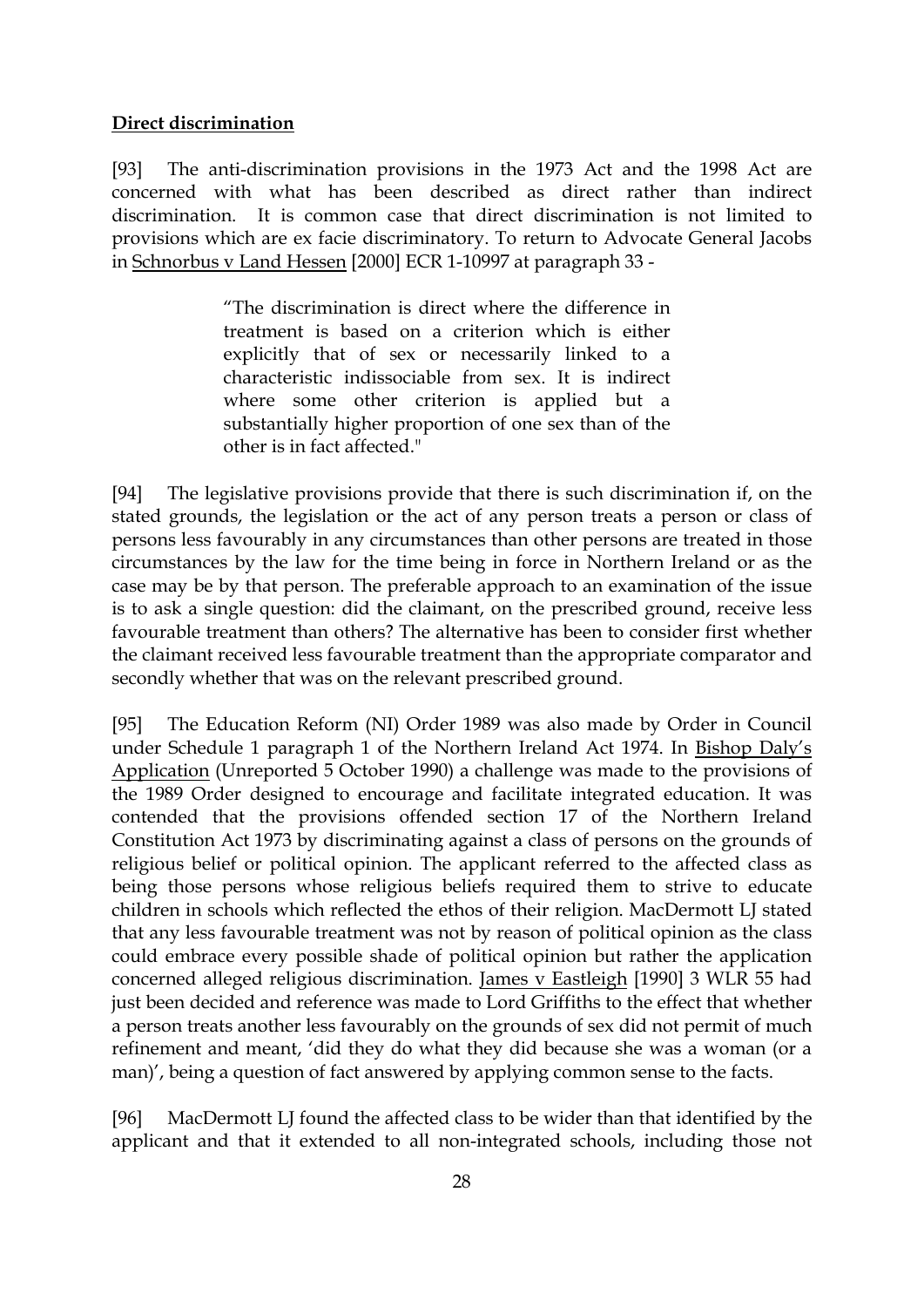concerned with any religious ethos. Further, he found that any damage said to be caused by the 1989 Order affected all non-integrated schools and that those affected who were outside the applicant's class could not claim discrimination on grounds of religious belief as they would suffer the same damage as others. Such damage was not caused or contributed to by their religious belief but by the school not being integrated.

[97] In the present case it is alleged that the legislation discriminates against the appellants and against that class of persons who subscribe to their religious belief concerning the sinful nature of homosexual activity and their political opinion that opposes same sex marriage. The statutory comparison is with the treatment accorded by the legislation to other persons in the same circumstances. The other persons are those who do not hold the religious belief that same sex relations are sinful and the political opinion that same sex marriage should not be introduced.

[98] The appellants' approach is that their religious belief and political opinion concerning same sex relations and same sex marriage are being penalized because those with a contrary religious belief that same sex relations are not sinful and the contrary political opinion that supports same sex marriage are not being penalized and accordingly the appellants receive less favourable treatment.

[99] How does the legislation treat a person who holds the contrary religious belief and political opinion to that of the appellants in the same circumstances? Those who refuse goods and services to those who accept same sex relations and support same sex marriage are treated *by the legislation* in the same manner as the appellants have been treated. They may not be treated the same by those holding opposing religious beliefs or political opinions but *the legislation* treats them all the same.

[100] Neither the 1998 Order nor the 2006 Regulations treat the appellants less favourably. The legislation prohibits the provision of discriminatory services on the ground of sexual orientation. The appellants are caught by the legislation because they are providing such discriminatory services. Anyone who applies a religious aspect or a political aspect to the provision of services may be caught by equality legislation, not because the legislation treats their religious belief or political opinion less favourably but because that person seeks to distinguish, on a basis that is prohibited, between those who will receive their service and those who will not. The answer is not to have the legislation changed and thereby remove the equality protection concerned. The answer is for the supplier of services to cease distinguishing, on prohibited grounds, between those who may or may not receive the service. Thus the supplier may provide the particular service to all or to none but not to a selection of customers based on prohibited grounds. In the present case the appellants might elect not to provide a service that involves any religious or political message. What they may not do is provide a service that only reflects their own political or religious belief in relation to sexual orientation.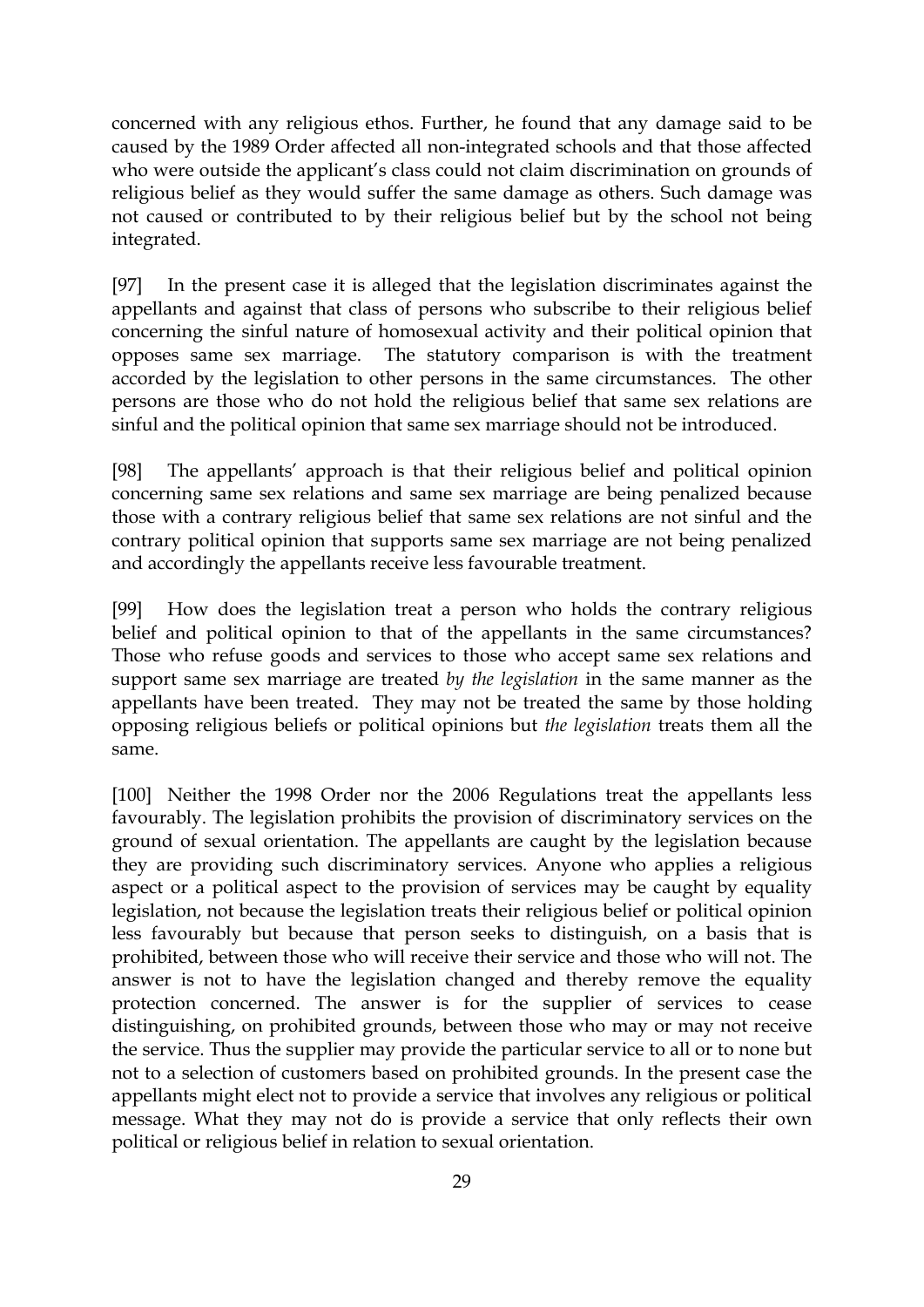[101] It would be ironic if the constitutional protections against legislative or executive discrimination based on religious belief or political opinion, as introduced by the Northern Ireland Constitution Act 1973 and the Northern Ireland act 1998, were to become the instruments for the support of differential treatment of fellow citizens based on religious belief and political opinion.

[102] The additional aspect of the Attorney General's challenge concerns provisions that are outside the legislative or executive competence of the Assembly as being incompatible with Convention rights (sections 6(2)(c) and 24(1)(a) of the 1998 Act). The relevant Convention rights are Article 9 (freedom of thought, conscience and religion) Article 10 (freedom of expression) and Article 14 (freedom from discrimination on the grounds of religion, political or other opinion). The issue for the defendants is one of compelled speech in being forced to supply the message on the cake contrary to freedom of thought, conscience, religion and expression and the related claim of discrimination on the grounds of religious belief and political opinion. We reject these contentions for the reasons discussed earlier in relation to the submissions of the respondent and the appellants.

[103] In response to the devolution issues the Court finds that the prohibition on discrimination in section 24 (1) of the Northern Ireland Act 1998 did not affect the power to make, confirm and approve Regulation 5 of the 2006 Regulations and the prohibition on discrimination in section 17 of the Northern Ireland Constitution Act 1973 does not affect the legality of Article 28 of the 1998 Order.

[104] In response to the Notice of Incompatibility of Subordinate legislation the Court finds that the provisions of the 2006 Regulations and the 1998 Order are not incompatible with Articles 9, 10 or 14 of the European Convention on Human Rights.

# **Conclusion**

[105] For the reasons given we consider that it is only necessary to answer the following questions:

- (a) Yes
- (d) It was not necessary to read down or disapply the provisions of the 2006 Regulations.

[106] In the course of the hearing concern was expressed about the role of the Equality Commission in the pursuit of this case. Mr Allen made it clear to us that the Commission recognised its role in ensuring that all elements of Northern Ireland society participate in the commercial space. To that end we have been assured that the Commission is available to give advice and assistance to those such as the appellants who may find themselves in difficulties as a result of their deeply held religious beliefs. The only correspondence to the appellants that we have seen,